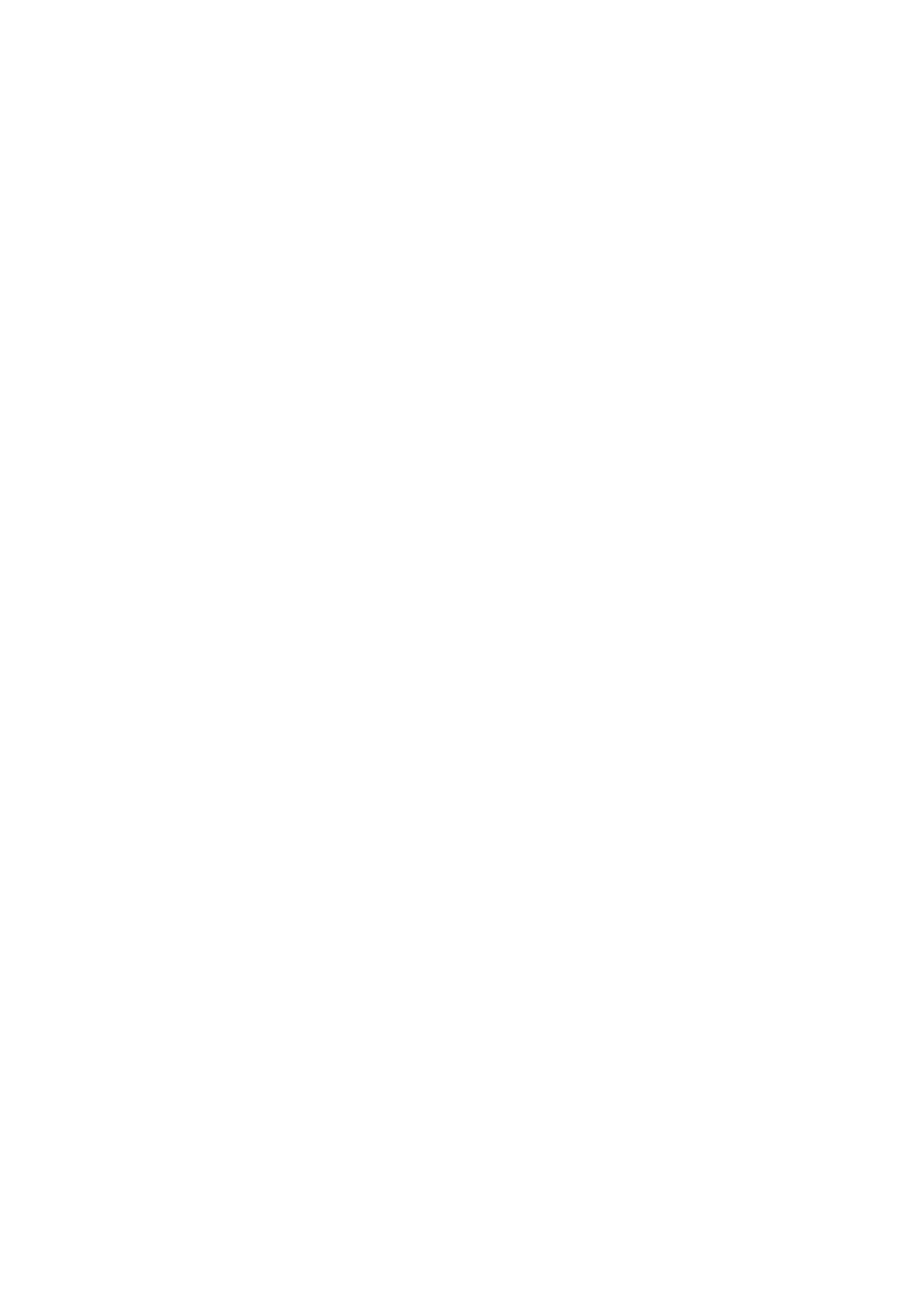#### Atatürk Üniversitesi• Atatürk University Türkiyat Araştırmaları Enstitüsü Dergisi • Journal of Turkish Researches Institute TAED-71, 2021.679- 702

# ERKEN CUMHURİYET DÖNEMİ DEMİRYOLLARININ millilestirilmesi: anadolu demiryolları ve mersin- tarsus-ADANA HATTININ SATIN ALINMASI THE NATIONALISATION OF THE RAILWAYS IN THE EARLY REPUBLICAN PERIOD: THE ANATOLIAN RAILWAYS AND THE PURCHASE OF MERSIN-ADANA-TARSUS LINE

# BİRGÜL BOZKURT

**Öz**

Cumhuriyet ilan edildiğinde, Osmanlı Devleti'nden devralınan 4137 km. uzunluğunda oldukça yıpranmış bir demiryolları bulunuyordu. Yabancı özel şirketler tarafından inşa edilmiş ve işletilmekte olan bu hatlar, Avrupa sermayesinin çıkarları doğrultusunda biçimlenmişti. Cumhuriyet hükümetleri için ülkenin savunulması ve iktisadi çıkarlarının korunması amacıyla demiryolu ulaşımının geliştirilmesi öncelikli alanlardan biri olarak belirlenmiştir. Demiryolu politikasında; yeni hatlar inşa edilmesi kadar mevcut demiryollarının millileştirilmesi esası da kabul edilmiştir. 22 Nisan 1924 tarihli 506 sayılı kanunun kabul edilmesiyle Anadolu demiryolunun satın alınmasına karar verilmesi demiryollarında millileştirme politikasının da başlangıcını teşkil etmiştir. Bu çalışmada demiryolu politikasının millileştirme yönü üzerinde durulmuştur. Demiryollarının millileştirilmesi, Anadolu demiryolu ile Mersin- Tarsus- Adana hattının satın alınmasıyla başlamıştır. Satın almayla ilgili yasal düzenleme 1924 yılında kabul edildiği halde satın alma anlaşması 10 Aralık 1928 tarihinde mümkün olmuştur. İmparatorluk devrinde gerçekleştirilen imtiyaz antlaşmalarına dayalı olarak şirketlere tanınan haklar ile savaş dönemlerinin eklediği yeni sorunlar satın alma sürecinin uzamasına neden olmuştur. Şirket temsilcileri ile yaşanan görüş ayrılığı, müzakereleri yürütmek üzere Şükrü Saraçoğlu başkanlığında bir komisyonun kurulmasıyla aşılmıştır.

**Anahtar Kelimeler**: Cumhuriyet Dönemi, Millileştirme, Anadolu Demiryolu, Mersin-Tarsus-Adana Hattı, Şükrü Saraçoğlu.

#### **Abstract**

When the republic was declared, there was an old railway line of a total of 4137 km. This old network was a heritage from the Ottoman Empire. These lines were constructed and managed by the alien companies and they were formed in accordance with the interests of the European capital. The development of the railway transportation was among the priorities of the republican governments for the military defense and the economic benefits of the country. The principle of nationalization of the existing lines as well as the construction of the new networks was accepted as the railroad policy. The acceptance of the 506th law on April 22, 1924 led to the purchase of the Anatolian railroad. This event was the start of the nationalization process of the railway networks. In this study, the nationalization aspect of the railroads is examined. The nationalization of the railroads started with the purchase of the Anatolian railroad and the Mersin-Tarsus- Adana line. Although the legislative regulation related to the purchase in question was accepted in 1924, the contract of purchase was only possible in 1928 December 10. The rights given to the companies based on the priviledge contracts in the devolution process of the imperial period, and the additional problems coming from the war period led the purchase process to prolong. The different viewpoints between the company representatives and the government was overcome with the foundation of a commission presided by Şükrü Saraçoğlu.

**Key Words**: Republican Period, Nationalization, Anatolian Railroad, Mersin- Tarsus- Adana Line, Şükrü Saraçoğlu.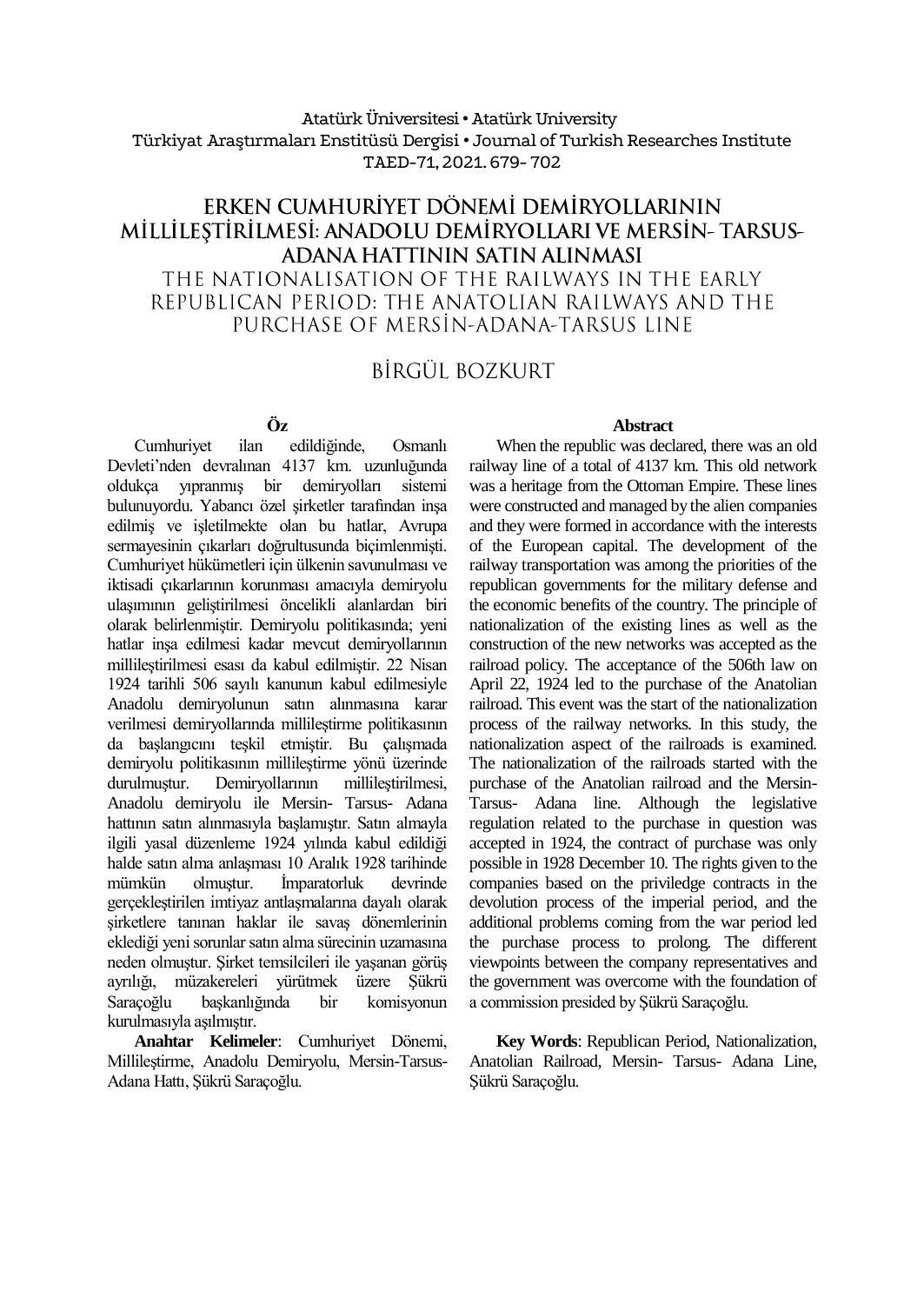#### *Structured Abstract*

*As well as the construction of the new lines, the policy of the nationalization of the existing railroads were also accepted in the Republican Period. In this study, the Anatolian railroad which was constructed and managed by the alien capital and the purchasing process of the Mersin-Tarsus-Adana line in the republican period are examined. Accordingly, the study is based on the archival material of the Presidency National archives of Turkey, and the TBMM Library and the Archival services presidency. The Demiryolları Mecmuası (Dergisi) and the press of the period are scanned and the purchase process is analysed in a comparative method.* 

*Railroads were the most important development in the transportation system of the postindustrial revolution. The railroads ware connecting the naval routes to the terrestrial ways. The development of them were accelerating in Europe and America and the Ottoman Empire was not far from it. The first thing that motivated the railroads in the Ottoman Stade was the English capital. Soon afterwards France by the year of 1888 Germany received the privileged of the construction and the management of the railroads under the Ottoman territory. Although the Ottoman State wanted to construct and manage the railroads in Anatolia with the state ownership, this proved abortive. The result was that the km warrants given with the railroads investment became lucrative for the European capital. In addition, this resulted in the marketisation of the Ottoman Empire for the cheap raw material and market.* 

*On the other hand, the wars such as the First World War and the war of National*  Independence underlined the importance of the railroads once more. After the period of the *victory of the national struggle the main target of the republican government was the defence and the economic development of the country. For this reason, the railroad policies played a central role in the development policies of the government of the republic. When the republic was declared there was an old and bad railroad system. The total length of these lines was 4137 km. Moreover, the majority of these lines were belonging to the private capital as a result of the priviledge contracths. The purchasing process of the Anatolian railroad and the Mersin-Tarsus-Adana line was of crucial importance in the formation of the railroad policy of the republican period.*

*After the approval of the Lausanne Treaty, the status of the management problem of the Anatolian railroad became important. The lines had to be transferred to the companies in accordance with the Lausanne Treaty. Immediately after the Treaty, the representatives of the Railroad companies applied to the Ankara government for re-working and started to work under the new conditions. But the negotiations with the representatives of the Anatolian Railroad Company occurred lastly. A consensus was achieved between the construction ministry and the Anatolian Company representatives. This was also approved by the government. However, the acts of the government started to the important discussions between press and the Party assembly group of the CHP. This was due to the report prepared by the fiscal commission. In a period where Musoul question was not solved, and the start of the purchase of the Anatolian company shares by the Britain affected the subject both economically and politically. After the works of the commissions founded for this purpose the decisions of the government were revised and changed and it was decided that the Anatolian railroad was to be purchased and managed with the law 506 which was promulgated on April 22, 1924. Accordingly, the republican period railroad policies were continued with the purchase of the existing railroads and the construction of the new ones.*

*However, the purchase process of the Anatolian railroad and the line of Mersin-Tarsus-Adana did not happen easily in practice. The difference of opinion with the company representatives could be solved until four years after. In this respect both the interests of the company and the interests of the country were taken into account. In 1927 the TBMM founded a commission for dealing with the porcess in question. The commission was presided by Şükrü*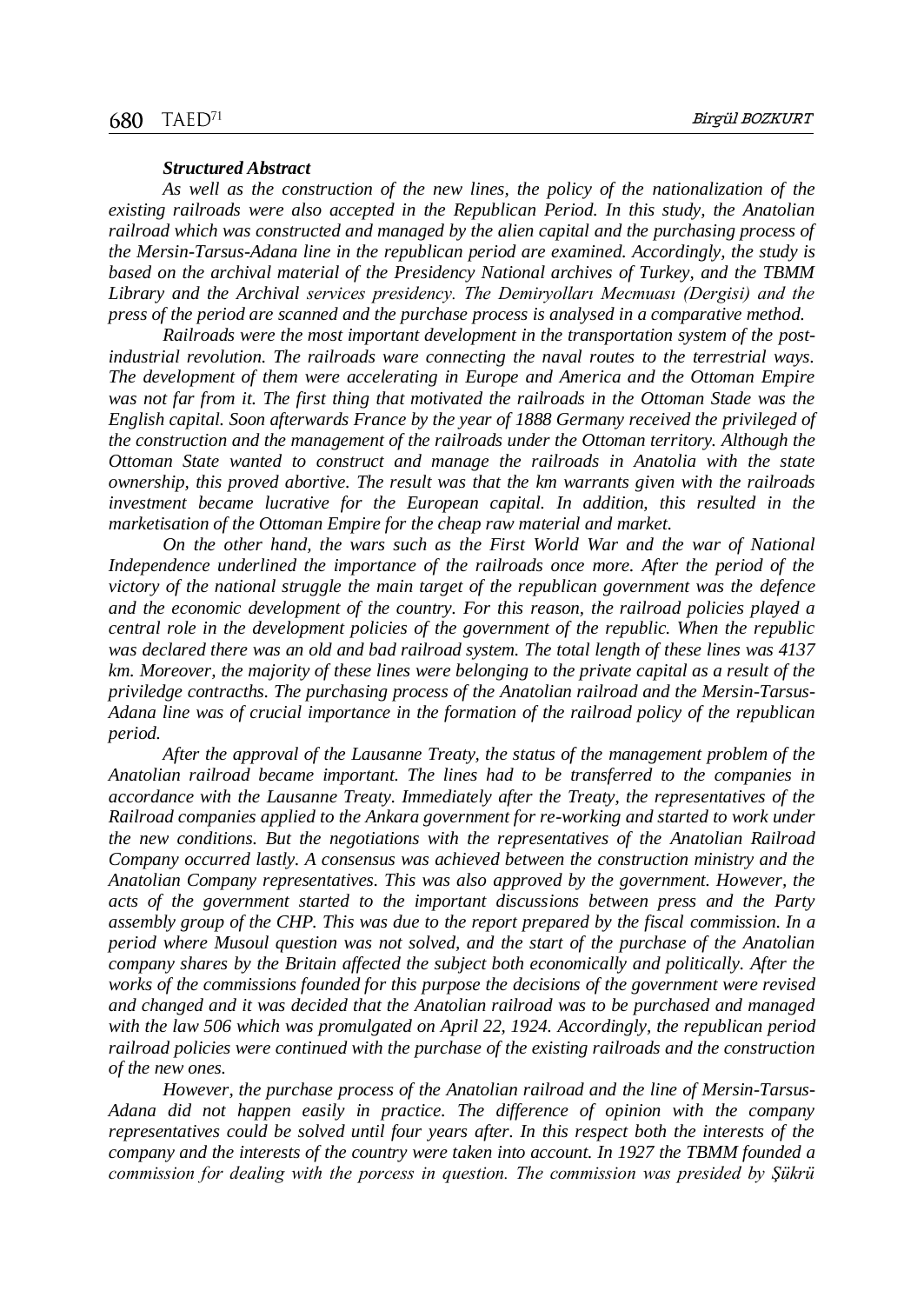*Saraçoğlu. Since Turkey could not come to terms with the company, Turkey decided to buy the shares of the Şark Railroad Bank which was possessing the shares of the Anadolu railroad, the port of Haydarpasha and the Mersin-Tarsus-Adana line. The purchase took place with a contract made on December 31 1928 between the Turkish committee and the representatives of the Bank in question. The first application of the nationalization process of the railroads for the republican period was completed with law no 1375 on December 1928. The railroads of Adana Tarsus-Mersin which were under the administration of the Frenchmen were purchased on July 5 1929 and became part of the railroad network of State Railroads.*

#### **Giriş**

 $\overline{a}$ 

Osmanlı'dan Türkiye Cumhuriyeti'ne kalan iktisadi mirası değerlendirebilmek için, imparatorluğun son döneminde kapitalist dünya ekonomisi ile giderek daha da bütünleşmesini ele almak gerekmektedir. Osmanlı İmparatorluğu'nda ticaret, banka, imalat, madencilik, ulaştırma, vb. hizmetlerindeki yabancı sermaye, bu bütünleşmeye yol açan vasıtaların başında gelmektedir. Ulaştırma hizmetlerinde yabancı sermayenin uyardığı en önemli alan ise demiryolu yapımı olmuştur.<sup>1</sup> Oysa İmparatorluğun üretim yapısı ve piyasa dinamikleri demiryolu ulaşımını gerektirecek bir gelişme düzeyine sahip değildir. Bu yüzden Osmanlı'da demiryolu yapımı ve işletmesi öncelikle Avrupa sermayesinin talepleri ve çıkarları doğrultusunda biçimlenmiştir. Osmanlı Devleti'ni, demiryolu inşasına teşvik eden önce İngilizler olmuştur. İngiliz sanayiinin hammadde ihtiyacını karşılayacak tarımsal plantasyon alanlarının limanlara bağlanması ve İngiliz mallarını iç bölgelere iletecek bir ulaşım sisteminin kurulması, bu ilginin önemli bir nedenidir. Bir diğeri ise; Hindistan'a kadar ulaşan deniz yolunu kısaltacak kara yolu seçeneğidir.<sup>2</sup> Devam eden süreçte Fransız sermaye grupları da Osmanlı Hükümeti'nden demiryolu yapımı ve işletmesi konusunda imtiyazlar almıştır. Liman şehirlerinin verimli ve yoğun nüfuslu hinterlandına bağlantı sağlayan bu hatlar, zamanla İngiliz ve Fransız sermayesinin İstanbul'un merkeziliğinden kopardıkları çıkar bölgelerine dönüşmüştür.<sup>3</sup>

Öte yandan Osmanlı yönetimi, İstanbul'u Bağdat'a bağlayacak ve Anadolu'nun ortasından geçecek bir demiryolunu devlet eliyle gerçekleştirmek istemiştir. Bu amaçla,1871 tarihli bir irade ile Anadolu Demiryolu'nun inşa faaliyeti başlamıştır. Anadolu Demiryolu; İstanbul (Haydarpaşa)- Eskişehir- Ankara ve Eskişehir- Konya kısımlarıyla Fenerbahçe- Adapazarı ve Kütahya şube hatlarıyla Pendik çift banliyö hatlarından ibaret olmak üzere 1.031 kilometrelik bir demiryolu hattıdır.<sup>4</sup> Bu hattın 91 kilometre uzunluğunda İzmit'e kadar olan kısmı hükümet tarafından inşa edilmiştir. Ancak, 7 yıl hükümet tarafından işletildikten sonra yaşanan mali sıkıntılar nedeniyle 1880 yılında bir İngiliz şirketine kiralanmıştır. Hükümet, İzmit'ten Ankara'ya ve Mudanya'dan Bozüyük'e kadar

<sup>1</sup> Yahya S. Tezel, *Cumhuriyet Döneminin İktisadi Tarihi*, Tarih Vakfı Yurt Yayınları, Gözden Geçirilmiş 3. Baskı, İstanbul, 1994, s. 85-87.

<sup>2</sup> Mustafa Işıksaçan, "Türkiye Demiryollarında Tarihi Olaylar", *Demiryol Dergisi*, Sayı: 434-435, (Mart- Nisan 1962), (Ayrıbasım Ek), s.7-9; Suavi Aydın, "Türkiye'de Demiryolu Serüvenine Muhtasar Bir Bakış", *Kebikeç*, Sayı:11, (2001), s. 50.

<sup>3</sup> Edward Mead Earle, *Bağdat Demiryolu Savaşı*, Milliyet Yayınları, İstanbul, 1972, s. 42; Lothar Rathmann, *Alman Emperyalizminin Türkiye'ye Girişi*, Belge Yayınları, Üçüncü Baskı, İstanbul, 2001, s. 35.

<sup>4</sup> Anadolu – Bağdat Demiryolu ile Mersin – Tarsus – Adana hattının haritası için bkz. Ek. I. Kaynak; Emin Paksüt, "Cenup Demiryolları", *Demiryollar Dergisi,* C. 22, Sayı: 270-271, (Nisan – Mayıs 1948), s.4.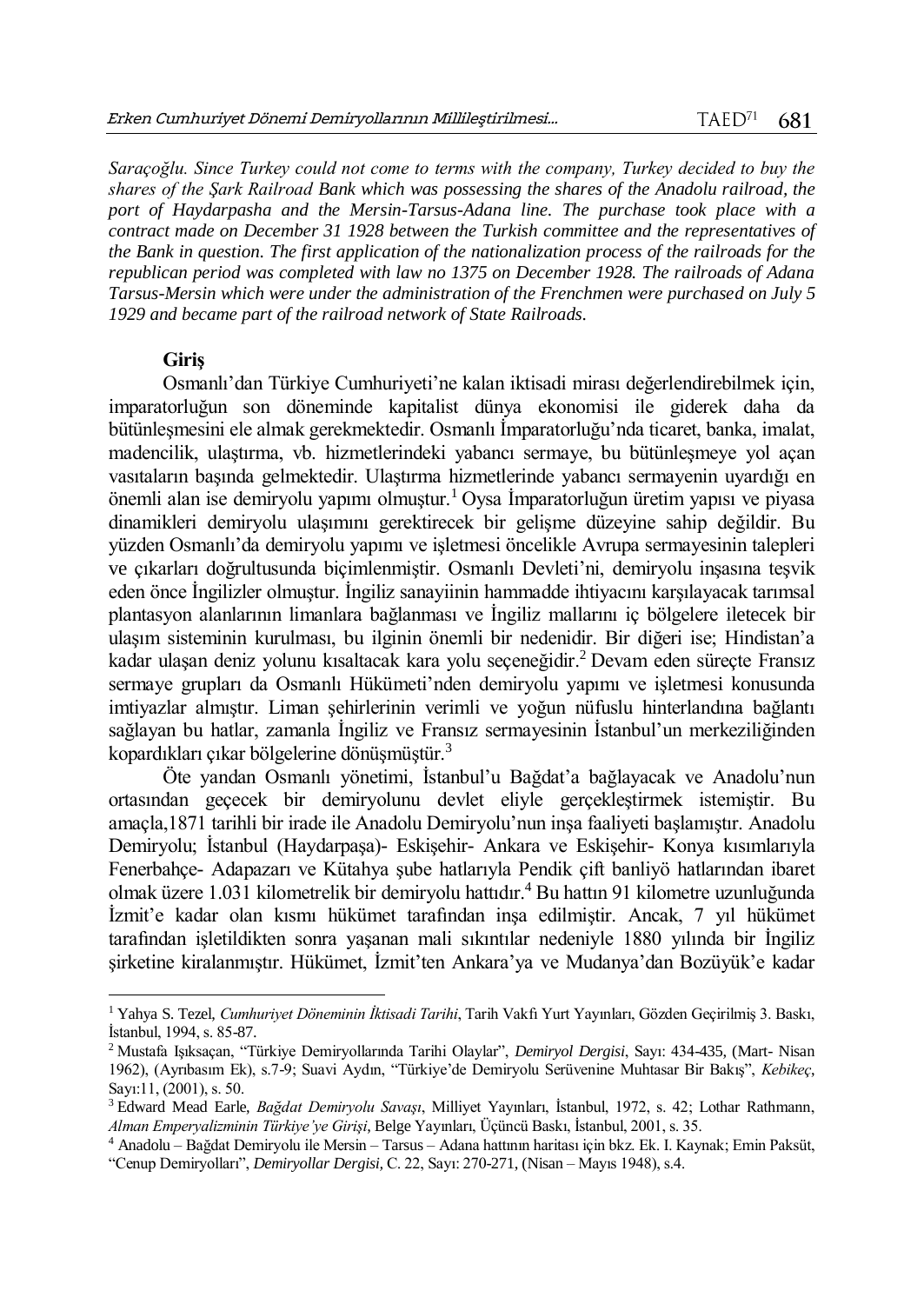yeni demiryolları yapma girişiminde bulunsa da projeyi kendi gerçekleştiremeyince yine yabancı özel şirketlere yaptırmayı tercih etmiştir. Demiryolu yapımında tecrübesizlik kadar art arda yaşanan siyasal gelişmeler ve 1875 mali bunalımı, hükümetin demiryolları politikasını sekteye uğratmıştır.<sup>5</sup>

27 Eylül ve 4 Ekim 1888 tarihli iki irade ile Osmanlı'da demiryolu inşa sürecine yeni bir sermaye çevresi katılmıştır. İradeler ile Haydarpaşa- İzmit hattının işletme imtiyazı dâhil olduğu halde bu hattı Ankara'ya kadar uzatacak bir imtiyaz verilmektedir. Aynı zamanda bu demiryolunun ileride Bağdat'a kadar uzatılması da şart koşulmuştur. İmtiyazlar, Württembergische Vereinsbank yöneticilerinden Dr. Alfred von Kaulla ve Deutsche Bank'ın idare müdürü Dr. Georg von Siemens'e verilmiş, böylece Osmanlı ülkesinde demiryolu yapım sürecine Alman sermayesi de dâhil olmuştur.<sup>6</sup> Anlaşmaya bağlı olarak, 1889 yılında Anadolu Demiryolları Osmanlı Şirketi kurulmuştur. Yeni imtiyaz sözleşmesiyle, İngiliz şirketiyle olan anlaşma feshedilerek Haydarpaşa- İzmit hattı Anadolu Demiryolları Şirketi'ne satılmıştır. Şirket, Şubat 1893'te Ankara- Kayseri- Sivas ve Eskişehir- Afyon- Konya kısımlarının inşa imtiyazlarını almıştır. Eskişehir- Konya kısmının inşaatı hızla bitirilerek 1896'da işletmeye açılmıştır. 10 Ekim 1898'de Arifiye-Adapazarı hattının imtiyazı da Anadolu şirketine verilmiş, bu kısmın ileride Bolu'ya kadar uzatılabilmesi için hak tanınmıştır. Ayrıca şirkete Haydarpaşa Limanının inşası izni de verilmiştir.<sup>7</sup> 1902 yılında, Bağdat Demiryolu imtiyazı da Anadolu Demiryolları Osmanlı Şirketi'ne verilmiştir. Bağdat hattı inşaatı için Fransız ve İngiliz sermaye çevrelerinden destek bulamayan Almanlar 1909'da İsviçre'de bir anonim şirket kurarak uluslararası sermayenin desteğini sağlamışlardır. Bu arada 1906 yılında, Bağdat hattının inşası için gerekli malzemenin Mersin yoluyla getirilmesi kolaylaşacağı için, yüzde 55'i İngilizlerin, yüzde 45'i Fransızların mülkiyetinde bulunan, Mersin- Tarsus- Adana Demiryolu Sirketi'nin hisselerinin de önemli kısmına sahip olmuşlardır.<sup>8</sup>

Mersin- Adana hattının inşa ve işletme imtiyazı 1 Ocak 1883 tarihli iradeyle Osmanlı uyruğundan Mehmet Nahid Bey ile Costaky Theodoride'ye verilmiş, hatta ait tüm imtiyazları, Baron Evain de Vandeuvre tarafından kurulan bir anonim şirket 72 sene müddetle üstlenmiştir. Şirketin resmi adı, "Mersin'den Adana'ya Demiryolu Osmanlı Anonim Şirketi"dir ve merkezi İstanbul'dadır. Şirketin kuruluşunda ve sermayesinin sağlanmasında daha çok İngiliz sermayedar ve girişimciler yer almıştır. Daha sonra Türk ve Fransız sermayeleri de katılmıştır. Şirketin, 165.000 İngiliz lirasından ve 8250 hisseden oluşan hisse senedi sermayesini oluşturan dağılım ise şöyledir: 3500 hisse İngiliz sermayedarlar, 2500 hisse Fransız sermayedarlar, 1980 hisse İstanbul sermayedarları, 270 hisse Mersin ve Adana'daki sermayedarları. 1886 yılında önce Mersin- Tarsus bölümü ardından Tarsus- Adana bölümü de tamamlanarak hat, yük ve yolcu trafiğine açılmıştır.<sup>9</sup>

<sup>5</sup> M. Arslan Abisel, *Bir Karış Fazla Şimendifer*, Ar Basımevi, Ankara, 1948, s. 139.

 $6$  Earle, age., s. 42-46.

<sup>7</sup> Işıksaçan, a.g.m., s. 29.

<sup>8</sup> Murat Özyüksel, *Osmanlı İmparatorluğu'nda Nüfuz Mücadelesi (Anadolu ve Bağdat Demiryolları),* Türkiye İş Bankası Kültür Yayınları, İstanbul, 2013, s. 57-59; Paksüt, a.g.m., s. 3-5; Earle, age., s. 124.

<sup>9</sup> *Mersin – Adana DemirYoluna Aid Evrak-ı İmtiyaziye*, Selanik Matbaası, Dersaadet, (H. 1329) 1911; A. du.Velay, *Türkiye Maliye Tarihi*, Maliye Bakanlığı Tetkik Kurulu Neşriyatı, Damga Matbaası, Ankara, 1978, s.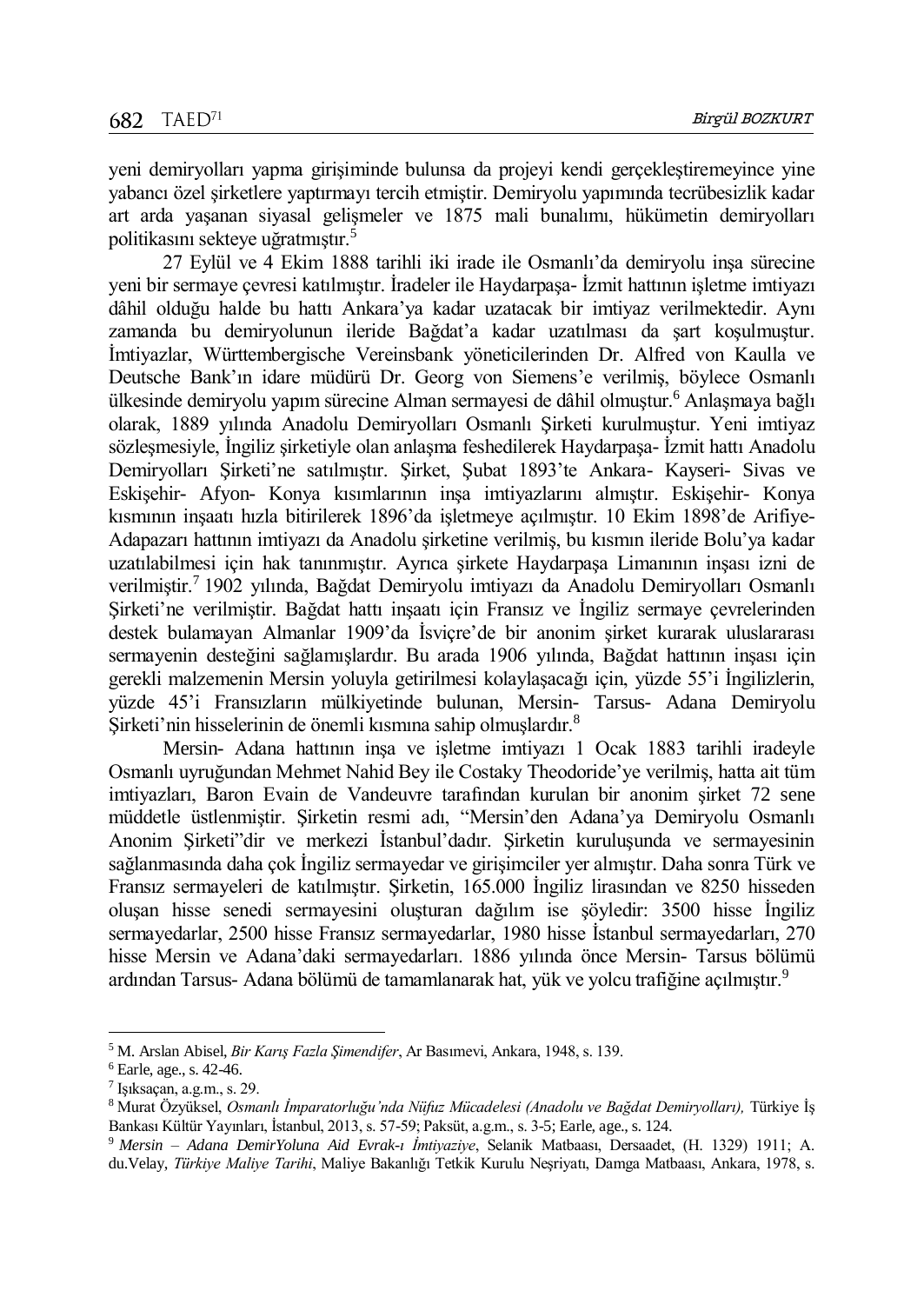1914 yılına gelindiğinde demiryolları, Osmanlı borçları dışında yabancı sermayenin en büyük yatırım alanı hâline gelmiştir. 1890 yılı başında yabancı sermayenin sektörlere göre dağılımında demiryollarının oranı yüzde 41,1 iken, 1914'e gelindiğinde yüzde 63.1 olmuştur. Demiryolları bir yandan özellikle kilometre garantisi uygulaması sonucu Avrupa sermayesi için karlı bir yatırım hâline gelirken, diğer taraftan Osmanlı Devleti'nin ucuz hammadde ve pazar işlevi üstlenmesine neden olmuştur. Bu durum imparatorluğun Avrupa emperyalist güçleri arasında bir rekabet alanı hâline gelmesinde ve çeşitli nüfuz bölgelerine ayrılması sürecinde en büyük etken olarak belirmektedir.<sup>10</sup>

Türkiye, Kurtuluş Savaşı'nın ardından Barış Konferansında, demiryollarıyla ilgili yabancı sermayeye ait imtiyazlarla karşı karşıya kalmıştır. Lozan Antlaşması ile demiryollarına ait şirketlerin haklarının korunacağı kabul edilmiş ve anlaşmanın yürürlüğe girdiği tarihten itibaren şirketlerin işe başlamasına müsaade edilmiştir. Bunlar arasında yer alan Anadolu Demiryolu'nun şirkete devredilmesiyle ilgili görüşmeler Cumhuriyet Dönemi demiryolu politikasına yeni bir yön vermiştir. Bu bağlamda çalışmada, Cumhuriyet Dönemi demiryolu politikasının millileştirme sürecinin ilki olan Anadolu Demiryolu ile Mersin- Tarsus- Adana hattının satın alınması ele alınmıştır. Dönemin iktisadi yapısını demiryolu politikası açısından incelemek kadar, siyasal yaşamıyla da iç içe geçmiş olan millileştirme politikasını değerlendirmek amaçlanmıştır. Çalışmada özellikle, Anadolu Demiryolu'nun 1924 yılında satın alınmasına karar verildikten sonra anlaşmanın sağlandığı 10 Aralık 1928 tarihine kadar olan döneme odaklanılmaktadır. Öte yandan yaşanan gelişmeler, gündemde yer almayan Mersin- Tarsus- Adana hattının satın alınmasını da kapsadığından adı geçen hattın satın alınmasına da değinilmiştir. Mersin- Tarsus- Adana hattının satın alındıktan sonra Fransızlardan teslim alınması, daha önce konu hakkında yapılan çalışmalarda yer almadığı ve sorunun diplomatik yollardan aşılmasına örnek oluşturması sebebiyle çalışmaya dâhil edilmiştir.

Konuyla ilgili T.C. Cumhurbaşkanlığı Devlet Arşivleri Başkanlığı Cumhuriyet Arşivi'nden demiryolu hatlarının satın alınmasıyla ilgili tespit edilen belgeler incelenmiştir. Meclis'te gerçekleştirilen görüşmeler için TBMM tutanaklarından ve Demiryollar Mecmuası <sup>11</sup> taranarak, konuyla ilgili makalelerden yararlanılmıştır. Dönem basını da incelenerek satın alma süreci, farklı kaynaklardan karşılaştırmalı yöntemle analiz edilmiştir. Ayrıca Osmanlı ve Cumhuriyet Dönemi demiryolu politikalarına ilişkin literatür taraması da yapılarak araştırma- inceleme eserler ile Cumhuriyet Dönemi demiryolu idaresinin kuruluşunda ve yönetiminde görev alan Behiç (Erkin) Bey'in hatıra eserinden de yararlanılmıştır.<sup>12</sup>

<sup>406;</sup> Adem Erol, *Mersin-Tarsus-Adana Demiryolu,* Marmara Üniversitesi, Türkiyat Araştırmaları Enstitüsü, Yayımlanmamış Yüksek Lisans Tezi, İstanbul, 2003, s. 18-22.

<sup>10</sup> Bu konuda ayrıntılı bilgi için bkz. Şevket Pamuk, "Osmanlı İmparatorluğunda Yabancı Sermaye: Sektörlere ve Sermayeyi İhraç Eden Ülkelere Göre Dağılım 1854-1914", *Gelişme Dergisi,* (Türkiye İktisat Tarihi Üzerine Araştırmalar 1978 Özel Sayısı), s. 131-162.

<sup>&</sup>lt;sup>11</sup> 1 Mart 1925 tarihinde yayınlanmaya başlayan Demiryollar Mecmuası, Türkiye'de ve dünyada demiryollarının gelişimiyle ilgili teknik ve mesleki bir yayındır. Haziran- Temmuz 1935 tarihli sayısından itibaren Demiryollar Dergisi adını almıştır.

<sup>12</sup> Behiç Erkin, *Hâtırat 1876-1958*, Türk Tarih Kurumu, Ankara, 2010.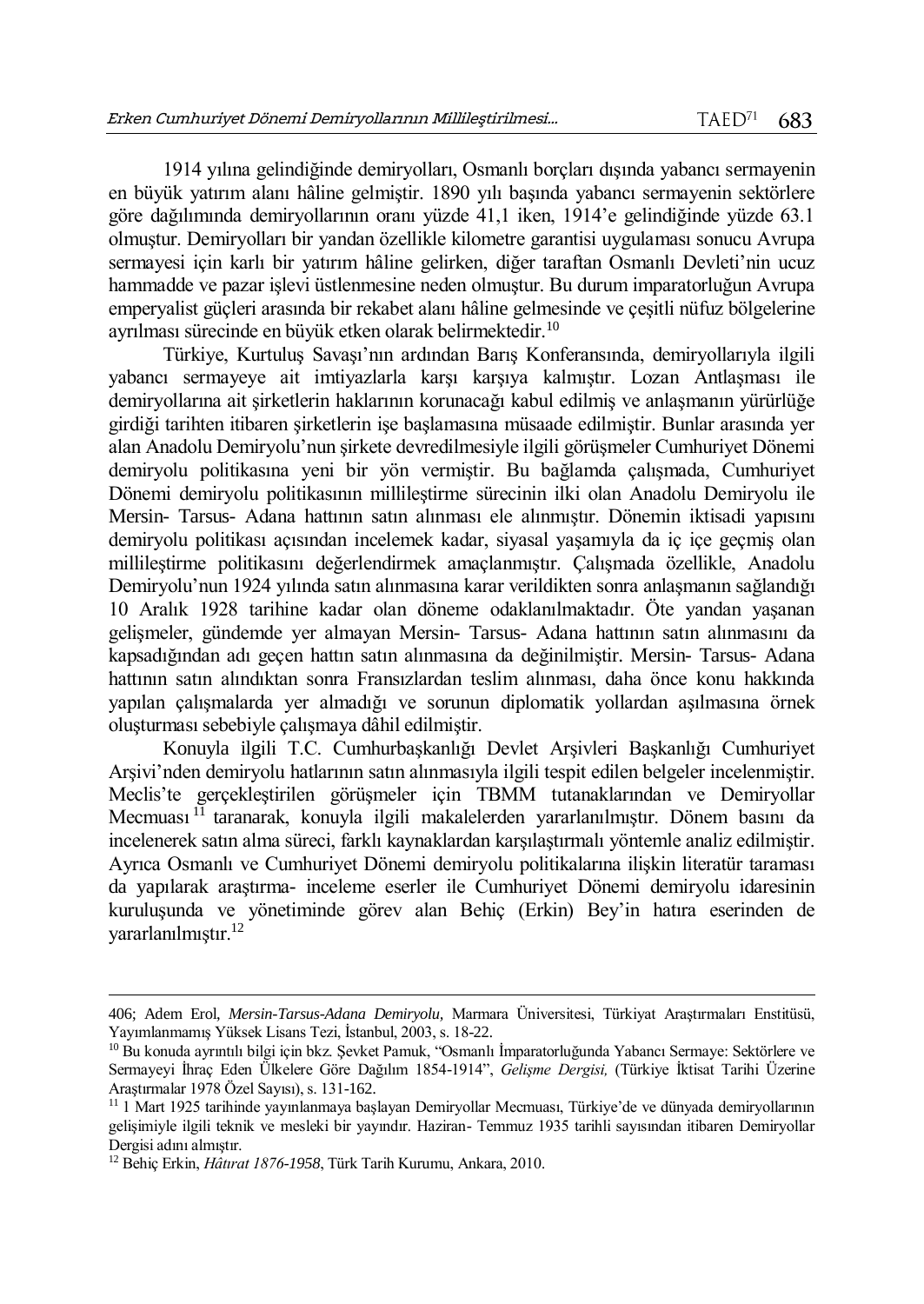$\overline{a}$ 

## **Cumhuriyet Dönemi Demiryolu Politikası**

Cumhuriyet ilan edildiğinde ülkede, Osmanlı'dan devralınan, 4137 kilometre uzunluğunda ve çoğu yabancı şirketlere ait demiryolu hatları bulunuyordu. Üstelik mevcut demiryolları sistemi, oldukça harap hatlardan, geçici olarak onarılmış köprülerden ve çok az sayıda ve yorgun çeken ve çekilen araçlardan oluşmaktaydı. Türkiye sınırları içinde kalan hatlar şunlardır: 13

| Anadolu Hattı              | 1031 km         |
|----------------------------|-----------------|
| Bağdat Hattı               | 589 km          |
| Mersin-Tarsus-Adana Hattı  | $67 \text{ km}$ |
| İzmir- Aydın Hattı         | 609 km          |
| İzmir- Kasaba Hattı        | 703 km          |
| Cenup Demiryolları         | 405 km          |
| Sark (Rumeli) Demiryolları | 336 km          |
| Mudanya-Bursa Hattı        | 41 km           |
| Erzurum- Sarıkamış Hattı   | 356 km          |
| <b>Toplam</b>              | 4137 km         |

Türkiye haritası üzerinde demiryollarının uzandığı saha incelendiğinde, Orta Anadolu'da Ankara'yı geçemediği görülmektedir. Güney ve Batı Bölgelerinde ise, siyasi ve mali yönleri kadar bu bölgelerin bereketli alanlarının etkisiyle daha fazla gelişerek, Afyon kavşağı üzerinden Konya, Yenice, Adana ve Fevzipaşa'ya uzanmakta; Islahiye'den Suriye topraklarına ilerleyerek Mardin ve Nusaybin'e varmaktadır. İzmir, bir yandan Manisa üzerinden Afyon'a; diğer taraftan Bandırma üzerinden İstanbul'a bağlanmaktadır. Adana, Akdeniz'e açılan liman olan Mersin'le, Yenice üzerinden bağlanmıştır. İstanbul ise, Uzunköprü ve Edirne üzerinden Avrupa kıtasının geri kalan kısmı ile irtibat kurmuştur. Bir nevi çıkmaz manzarası arz eden İzmir- Aydın hattı ile Erzurum- Sarıkamış- Arpaçayı hattı da ülkenin geri kalan kısmı ile bağlantısı olmayan yerel bir hat görünümündedir. Buna karşılık Kayseri, Sivas, Erzincan, Erzurum, Elâzığ, Malatya, Diyarbakır gibi yer altı ve yer üstü zenginlikleri olan bölgelerde, Samsun ve Zonguldak gibi Karadeniz Bölgesi'nde önemli limanlar demiryolu bağlantısından mahrum bulunmaktadır.<sup>14</sup>

Millî Mücadele'den bağımsız bir devlet olarak çıkan Türkiye için ülkenin kayıplarını telafi etmek ve kalkınmayı sağlama ihtiyacı ulaşım ağının geliştirilmesini zorunlu kılmaktaydı. Nitekim 1 Mart 1923 tarihinde Meclis açılış konuşmasını yapan Mustafa Kemal Paşa, savaşın yarattığı yıkımın hemen ardından demiryollarının ıslahı ve ikmalinin ön plana alındığını vurgulayarak, Nafıa işlerinde önceliğin demiryolu yapımı olduğunu ifade etmiştir. Bu yüzden Cumhuriyet hükümetlerinin kalkınma politikalarında, ulaşıma ve özellikle demiryolu yapımına merkezi bir rol biçilmiştir.<sup>15</sup> Demiryolu politikası belirlenirken de mevcut demiryollarının eksikliği tespit edilerek ülke genelinde yeni

<sup>&</sup>lt;sup>13</sup> H. K. "İmparatorluk Devrinin Demiryol İnsaat İmtiyazları Karsısında Cumhuriyet Devrinin Demiryol Politikası ve Gür Verimleri", *Demiryollar Dergisi*, C. 14, Sayı: 165, (İlkteşrin 1938), s. 975; İlhan Tekeli- Selim İlkin, "Cumhuriyetin Demiryolu Politikalarının Oluşumu ve Uygulaması", *Kebikeç,* Sayı: 11, (2001), s. 127.

<sup>14</sup> Zübeyir Akçadurak, "Cumhuriyet Devrinde Türkiye Demiryolları, *Demiryollar Dergisi*, C. 24, Sayı: 294-296, (Haziran 1950), s. 61.

<sup>15</sup> *10 Yılda Türkiye Nafiası 1923- 1933,* T.C. Nafia Vekâleti, Matbaacılık ve Neşriyat Türk Anonim Şirketi, İstanbul, 1933, s.24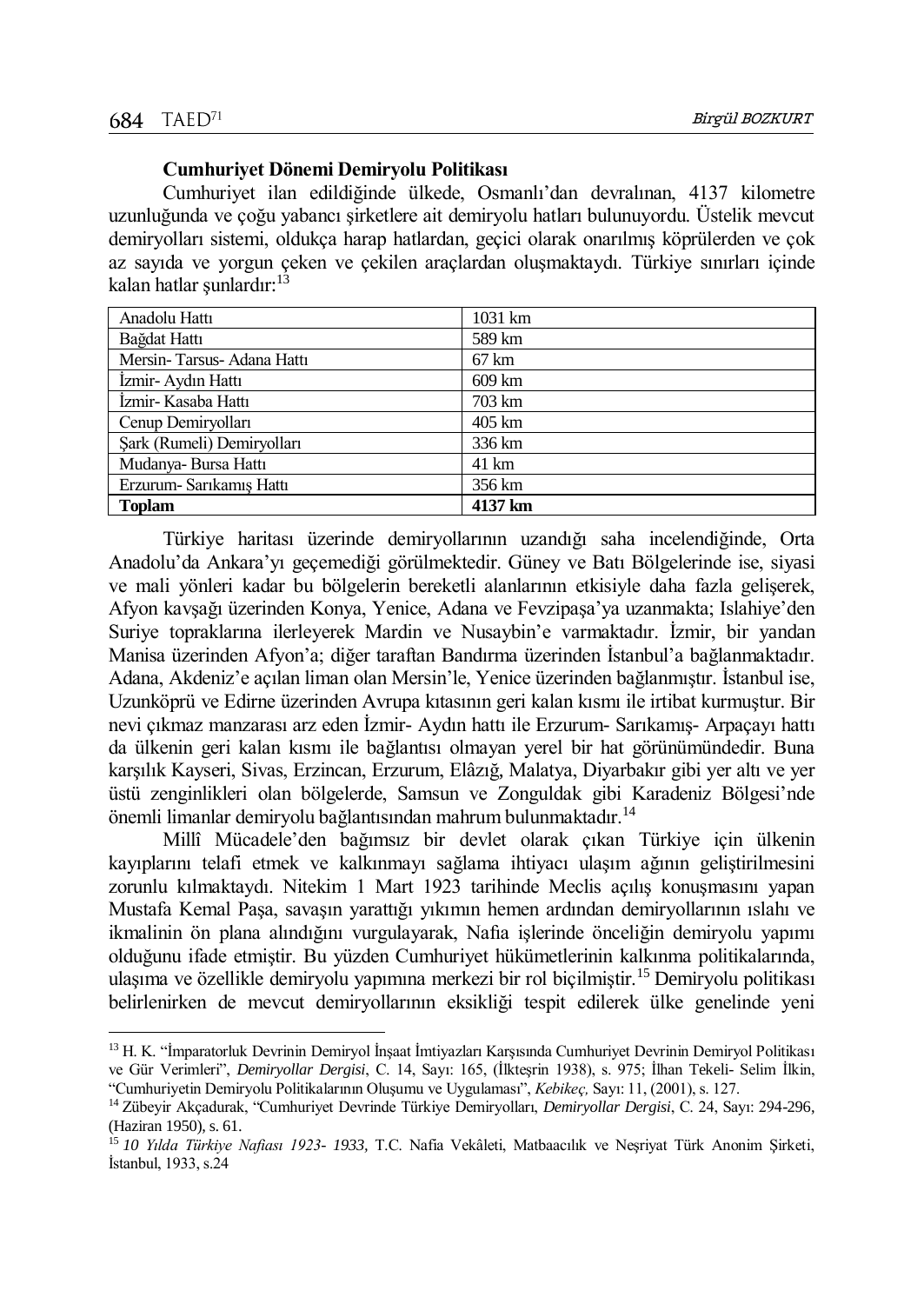hatların inşasının gerekliliği ortaya konmuştur. Bununla birlikte konunun, demiryollarını devlet mi yapmalı, şirketler mi ve yine devlet mi işletmeli, şirketler mi gibi pek çok ihtilaflı yönü ortaya çıkmıştır. Millî Mücadelenin başından 22 Nisan 1924 tarihinde Anadolu demiryolunun satın alınması kararı alınıncaya kadar geçen evrede demiryolu siyaseti daha çok liberal esaslara dayanmaktadır. Ülkede yapılması gereken işlerin çokluğu nedeniyle demiryolları gibi büyük sermayelere ihtiyaç gösteren bayındırlık işlerinin milli sermaye ve girişimlerle gerçekleştirilmesi güç görünmektedir. Hatta bu koşullarda büyük önem verilen demiryollarının yapımı için yabancı sermayeden yararlanılması fikri de benimsenmiştir. 1 Mart 1923 tarihinde Meclis açış nutkunda Mustafa Kemal Paşa, bu konuya da değinerek demiryolları ve limanlar gibi Türkiye'nin ihtiyaç duyduğu yatırımların inşa ve işletmelerinde izlenecek siyaseti şu sözlerle dile getirir: *"Kavanini hazıra ve müstakbelimize tâbi olmak ve bu bapta kabul ettiğimiz millî prensiplere tatabuk etmek şartiyle müracaat edecek ecnebi sermayelerini memnuniyetle kabul etmektir."* <sup>16</sup> Dolayısıyla ülkenin menfaatleri gereği siyasi bağımsızlığa ve kanunlara uymak koşuluyla yabancı sermayenin kabul edileceği ifade edilmektedir.

Yabancı sermaye reddedilmemekle birlikte, ülke gerçeklerine dayalı, ülkenin kalkınması ve savunulması gibi milli ve bağımsızlık ilkelerine dayalı bir demiryolu politika esası benimsenmiştir. Bu konuda çalışmaların daha TBMM'nin açıldığı ilk dönemden itibaren başladığı söylenebilir. İzlenecek siyaseti belirlemek üzere komisyonlar oluşturulmasına özen gösterilmiştir. Örneğin, 1 Ocak 1922 tarihinde *"Liman, demiryolu, maden ve başka imtiyazların ne şekilde verileceğini kararlaştırmak üzere Maliye, Nafıa ve İktisat Vekâletleri tarafından bir heyet"in* kurulmasına karar verilmiştir.<sup>17</sup>

Cumhuriyet Dönemi demiryolu politikası iki yönde gelişmiştir. Bunlardan birincisi, milli bütünlüğün ve milli iktisadın ihtiyaçlarını karşılayacak ağ biçimindeki yapıyı oluşturmak için yeni demiryolları inşa etmekti. İlk olarak da Cumhuriyet'in başkenti Ankara'nın yeni hatlarla ülkenin her yerine bağlanması esası kabul edilmiştir. İkincisi ise, yabancı şirketlerin ellerindeki demiryollarını satın alarak demiryollarına milli bir nitelik kazandırmaktı. Cumhuriyetin demiryolu politikasında önce, "bir karış daha fazla şimendifer" sözleriyle dile getirilen yeni hatların inşa edilmesi ilkesi benimsenmiştir. Amaç, ülkedeki demiryolu şebekesini mümkün olduğu kadar kısa bir sürede genişletmektir. Başta, mali yetersizlik sebebiyle şirketlerin elindeki demiryollarının devletleştirilmesi yoluna gidilmek istenmiyordu. Ancak 22 Nisan 1924'te TBMM'de kabul edilen kanun ile Anadolu hattının satın alınmasına karar verilince inşa politikası ile millileştirme politikası aynı anda başlamıştır.<sup>18</sup> Demiryollarının millileştirilmesi politikasının benimsenmesinde Birinci Dünya Savaşı ve Milli Mücadele yılları sırasında hatların yabancı şirketlerin elinde bulunmasının yarattığı stratejik sakıncalar önemli rol oynamıştır. <sup>19</sup> Bununla birlikte

<sup>16</sup> TBMM Zabıt Ceridesi, Devre: I, C. 28, 1 Mart 1339 (1923), s. 9-10; M. Arslan Abisel, "Demiryol Politikamızın 25 inci Yıl Dönümü", *Demiryollar Dergisi*, C. 23, Sayı: 285-287, (Eylül 1949), s. 53.

<sup>17</sup> BCA. Kararlar Daire Başkanlığı. 30-18-1-1/ 4-43-4. (01.01.1922).

<sup>18</sup> Hüsnü Sadık Durukal, "Cumhuriyet Rejiminin Demiryollar Siyaseti ve Neticeleri", *Demiryollar Dergisi*, C. 24, Sayı: 291-293, (Mart 1950), s. 10-11; İsmail Yıldırım, "Atatürk Dönemi Demiryolu Politikasına Bir Bakış", *ATAM Dergisi,* C. XII, Sayı: 35, 1996, s. 387-388.

 $19$  Tezel, age., s. 43.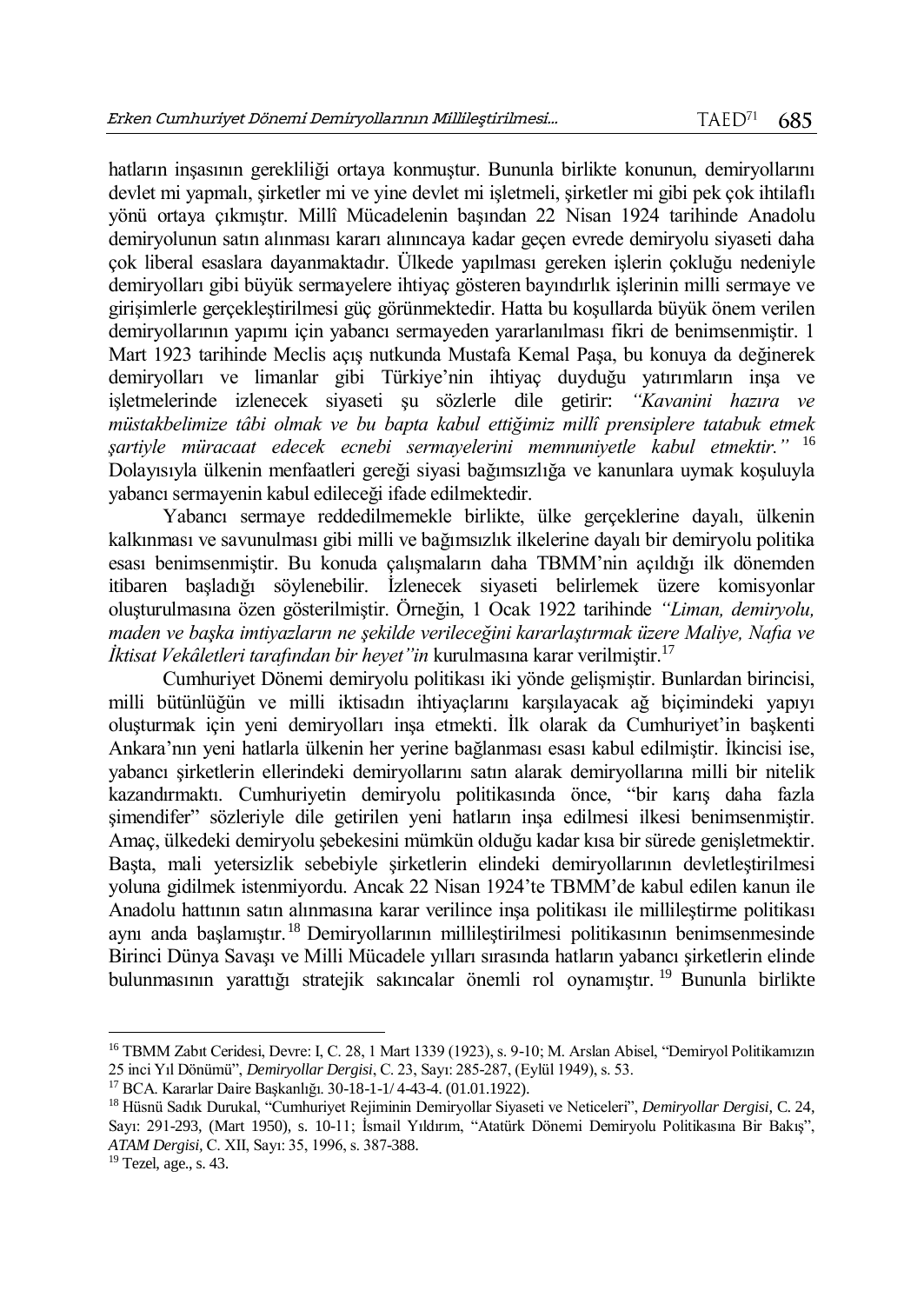demiryollarının özelliğine ve bulundukları bölgelere göre iktisadi, siyasi ve askeri sebepler de etkili olmuştur.

#### **Anadolu Demiryollarının ve Mersin-Tarsus-Adana Hattının Millileştirilmesi**

Osmanlı Devleti, Birinci Dünya Savaşı'na katıldıktan sonra Askerî Demiryolları İdaresi'ni kurarak, savaş hâlinde bulunan ülke yatırımcıları tarafından yapılan ve işletilen demiryollarının yönetimini ele almıştır. <sup>20</sup> Öte yandan müttefikleri olan Avusturya ve Alman yatırımcılara ait olan Şark (Rumeli) demiryolları ile Anadolu- Bağdat demiryollarının isletmesi ise aynı statüde devam etmiştir.<sup>21</sup> Savasın sonunda, 30 Ekim 1918 tarihli Mondros Mütarekesi ile İtilaf Devletleri demiryollarının yönetimi ve kontrolünü kendi denetimlerine almak istedikleri görülmektedir. Mütarekenin, 10. ve 15. maddeleri ile bütün demir yollarının İtilaf Devletlerinin kontrolü altına alınacağı ve Toros Tünellerinin müttefikler tarafından işgal edileceği hükümleri yer almaktadır. Ayrıca demiryolu yapımında, tamir, bakım ve işletmesinde görev alan Almanlar ülkelerine gönderilecektir.<sup>22</sup> İtilaf Devletleri, Şirketkendi ülkelerinden girişimcilerin yaptığı demiryollarına karışmayarak, yapımcı şirketin kontrolüne bırakmışlardır. Ancak, Avusturya girişim ve sermayesi ile yapılan Rumeli demiryolları Fransızların denetimine bırakılırken, Anadolu-Bağdat demiryollarının her türlü işletme, idare, maliye, bakım ve sorumluluğu İngilizlerin denetimine bırakılmıştır. İngilizler, demiryolunun Haydarpaşa- Konya arasını Anadolu, Konya- Bağdat arasını Bağdat Müdüriyeti olarak yeniden örgütlemiştir.<sup>23</sup>

İstanbul'un Müttefik Devletler tarafından işgalinin ardından, 23 Mart 1920 tarihinde 20. Kolordu Komutanlığı tarafından Millî hükümet adına Anadolu'da işgal bölgeleri dışında kalan demiryolu hatları kontrol altına alınmıştır. Bu hatlar; Büyükderbent'ten (Kocaeli) itibaren 926 kilometrelik Anadolu hattı, Konya'dan Kelebek'e kadar olan 326 kilometrelik Bağdat hattının bir kısmı ile İzmir- Kasaba hattından Afyon- Uşak ve ilerisine kadar 223 kilometrelik bir kısımdan ibarettir. TBMM'nin açılmasıyla birlikte kurulan yeni hükümet, Anadolu Osmanlı Demiryolu Şirketi'nin gelir ve giderlerini hükümet bütçesine dâhil etmiş, işletme idaresinin de Nafia Vekâleti tarafından üstelenmesi kararını almıştır.<sup>24</sup> Kontrol altında olan hatların idaresi için Behiç (Erkin) Bey yönetiminde bir idare kurmuştur. 18 Temmuz 1920 tarihinde Eskişehir'de kurulan Anadolu Demiryolları Umum Müdürlüğü oldukça mütevazı koşullarda çalışmıştır. Anadolu'da işgallerin artması üzerine kontrol edilebilen hatlar kısaldığı gibi malzeme sıkıntısı da çekilmiştir. Kısıtlı bütçe olanakları içinde demiryolları ve tahrip edilen köprüler için ödenek verilmeye çalışıldığı görülmektedir.<sup>25</sup> Temmuz 1921'de başlayan Yunan genel saldırısı üzerine Anadolu hattının Ankara kısmından Polatlı'ya ve Konya kısmından İslahiye'ye kadar olan bölümler elden çıktığından genel müdürlük Ankara'ya taşınmıştır. Konya kısmı için de geçici bir işletme

l <sup>20</sup> Ahmet Onur, *Türkiye Demiryolları Tarihi 1860-1953,* İstanbul Askeri Basımevi, İstanbul, 1953, s. 28.

<sup>21</sup> Özyüksel, age., s. 461-462.

<sup>22</sup> Mehmet Özdemir, *Mütareke ve Kurtuluş Savaşı Başlangıç Dönemlerinde Türk Demir Yolları*, Kültür Bakanlığı Kültür Eserleri, Ankara, 2001, s. 27-28.

<sup>23</sup> Özdemir, age., s. 62-63.

<sup>24</sup> BCA. Kararlar Daire Başkanlığı. 30-18-1-1/ 1-4-11. (08.07.1920)

<sup>25</sup> BCA. Kararlar Daire Başkanlığı. 30-18-1-1/ 1-16-19. (02.11.1920); BCA. Kararlar Daire Başkanlığı. 30-18-1-1/ 3-21-8. (22.05.1921).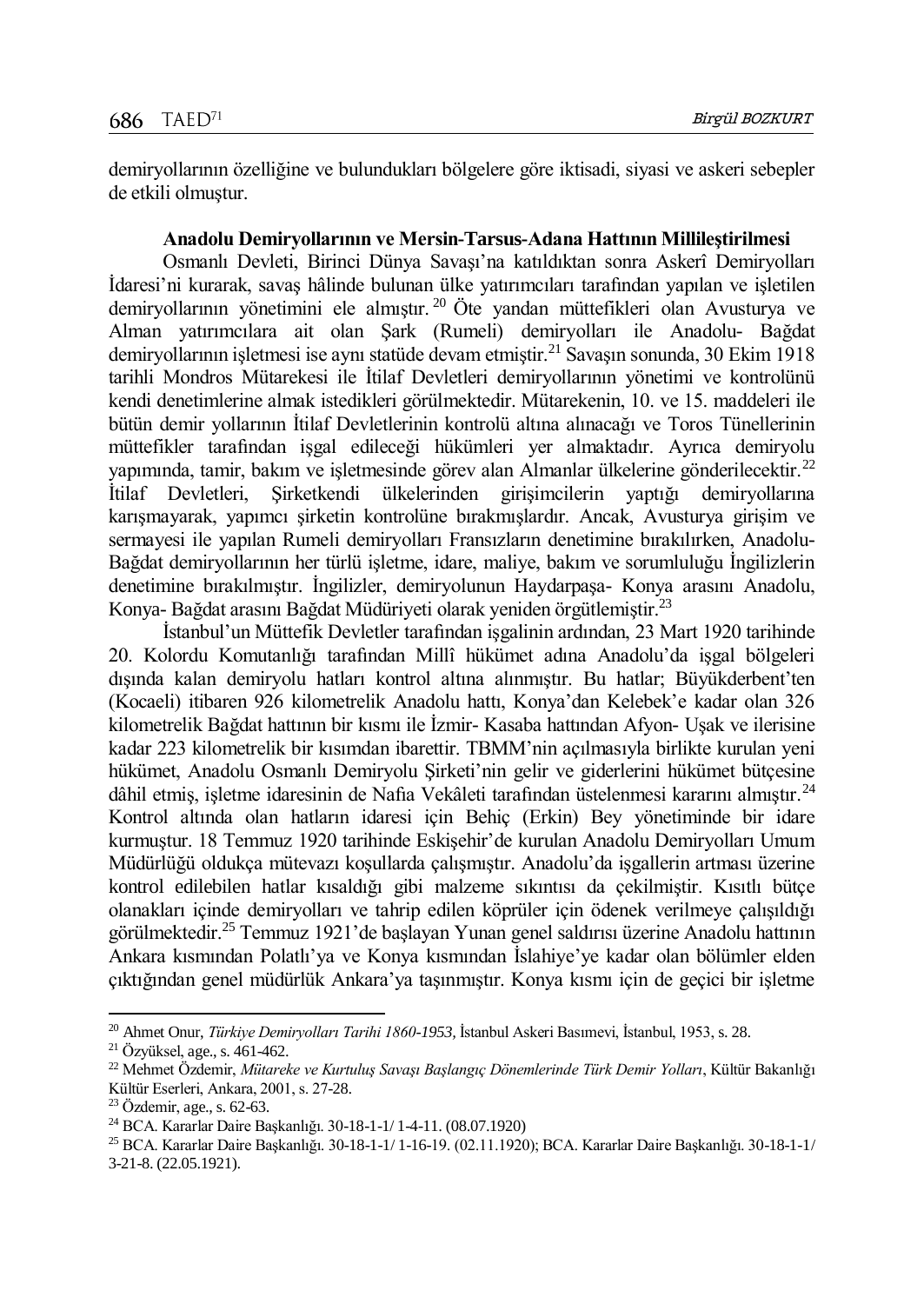müdüriyeti kurulmuştur. Yunan kuvvetleri Sakarya'da yenilerek geri çekilirken demiryollarına ait bütün yapıları yakmış, bütün köprüleri yıkmış, rayları parçalamıştır. Derhal, imkânların yetersizliğine karşın hattın ve köprülerin tamir edilmesine çalışılmıştır.<sup>26</sup> Hattın idaresi için yapılan çalışmalar dışında 26 Ağustos 1922'de başlayacak olan Büyük Taarruz için hattın eksikleri ve tamiri için olağanüstü çaba sarf edilmiştir.<sup>27</sup> Tüm eksiklerine rağmen, işlemleri, dili, milliyeti yabancı; malzemesi eski ve yakıt stoku bulunmayan demiryolu şebekesinin ulusal mücadelenin kazanılmasında büyük katkısı olmuştur.<sup>28</sup>

Osmanlı topraklarının paylaşılmasında Paris Barış Konferansı'nda ihtilafa düşen Müttefik Devletler, demiryollarının kontrolü konusunda da çıkar çatışması yaşamışlardır. 10 Ağustos 1920 tarihinde Osmanlı Devleti için ön görülen Sevr Antlaşmasına göre; Anadolu demiryolu ile Mersin- Tarsus- Adana hattı ve Osmanlı topraklarında kalan Bağdat demiryolu, sermayesi İngiliz, Fransız, İtalyan mali gruplarca verilen bir kumpanya tarafından işletilecektir. Adı geçen ülkelerin sermaye payları da bu grupların Bağdat hattı üzerinde 1 Ağustos 1914 tarihinde sahip oldukları menfaat oranında olacaktır. Öte yandan, Almanların Birinci Dünya Savaşı'ndan yenilgiyle ayrılmasının ardından Anadolu ve Bağdat demiryollarını tek başına kontrol altına almak isteyen Fransa, Anadolu ve Bağdat demiryollarının uluslararası bir statüye dönüştürülmesinden hoşnut olmamıştır. İngilizler ise, Anadolu ve Bağdat demiryollarını Alman nüfuzundan kurtardıktan sonra Fransızların bu önemli yol üzerinde hâkim duruma gelmelerini istemiyordu. 1921 Ankara İtilâfnâmesi ile Fransızların Pozantı, Nusaybin demiryolu kısmının imtiyazını almaları İngiltere'nin tepkisine yol açmıştır. Buna karşılık İngilizler de Anadolu demiryollarını kendi denetimlerine almak üzere harekete geçerek, demiryolu hisselerinin önemli kısmını satın almışlardır. <sup>29</sup> İngilizlerin satın almaya başladığı hisseler, Zürih'te Şark Demiryolları Bankası'na aitti. Almanlar, Anadolu demiryollarına ait hisselerini adı geçen bankaya devretmişlerdi. Şark Demiryolları Bankası, 1920 Haziran'ında; 1- Anadolu Şimendiferleri Şirketi, 2- Haydarpaşa Limanı Şirketi, 3- Konya Ovası İrva ve İska Şirketi, 4- Mersin-Tarsus- Adana Hattı Şirketi'nin kontrolüne sahiptir. <sup>30</sup> Daha sonra Şark Demiryolları Bankası ile Schroeder Bankası, Rochild Bankası ve başka bazı kuruluşların bulunduğu bir İngiliz sermaye grubu anlaşarak Türkiye Millî Demiryollar Şirketi adıyla bir şirket kurmuştur. 21 Eylül 1923 tarihinde yedisi İngiliz olmak üzere 14 üyeden oluşan bir idare meclisi seçilmiştir. $31$ 

Lozan Konferansı sürecinde, Türkiye için siyasi bağımsızlıkla birlikte iktisadi ve mali bağımsızlığın temin edilmesi başlıca amaç olmuştur. Demiryollarına ait imtiyazlar da

l

<sup>26</sup> "Anadolu – Bağdat Demiryollarının Tarihçesi", *Demiryollar Mecmuası*, C.2, Sayı: 20, (1 Teşrinievvel 1926), s. 247-254.

 $27 \text{ Erkin}, \text{a.g.e}, \text{s. 222-223}.$ 

<sup>28</sup> Zor koşullarda çalışmalarını sürdüren demiryolu çalışanları da unutulmayarak taltif edilmiştir. Örneğin Anadolu Demiryolları Genel İdaresi'nde Muhasebe Müdürü Tahsin Bey'e iyi çalışmalarından dolayı takdirname verilmiştir. BCA. Kararlar Daire Başkanlığı. 30-18-1-1/ 194-326-8. (10.12.1921); M. Ferid Demirci, "XII nci Cumhuriyet Yıl Dönümünde Demiryollarımıza Genel Bir Bakış", *Demiryollar Dergisi,* C. 11, Sayı: 128-129, (İlkteşrin 1935), s. 393-394. Onur, age., s. 33.

 $29$  Abisel, age., s. 42-43.

<sup>30</sup> "Demiryollarımız Etrafında Dedikodular", *Anadolu'da Yenigün*, 12 Kasım 1339 (1923).

<sup>31</sup> Abisel, age., s. 43; Tekeli, a.g.m., s. 131; *Anadolu'da Yenigün*, 12 Kasım 1339 (1923).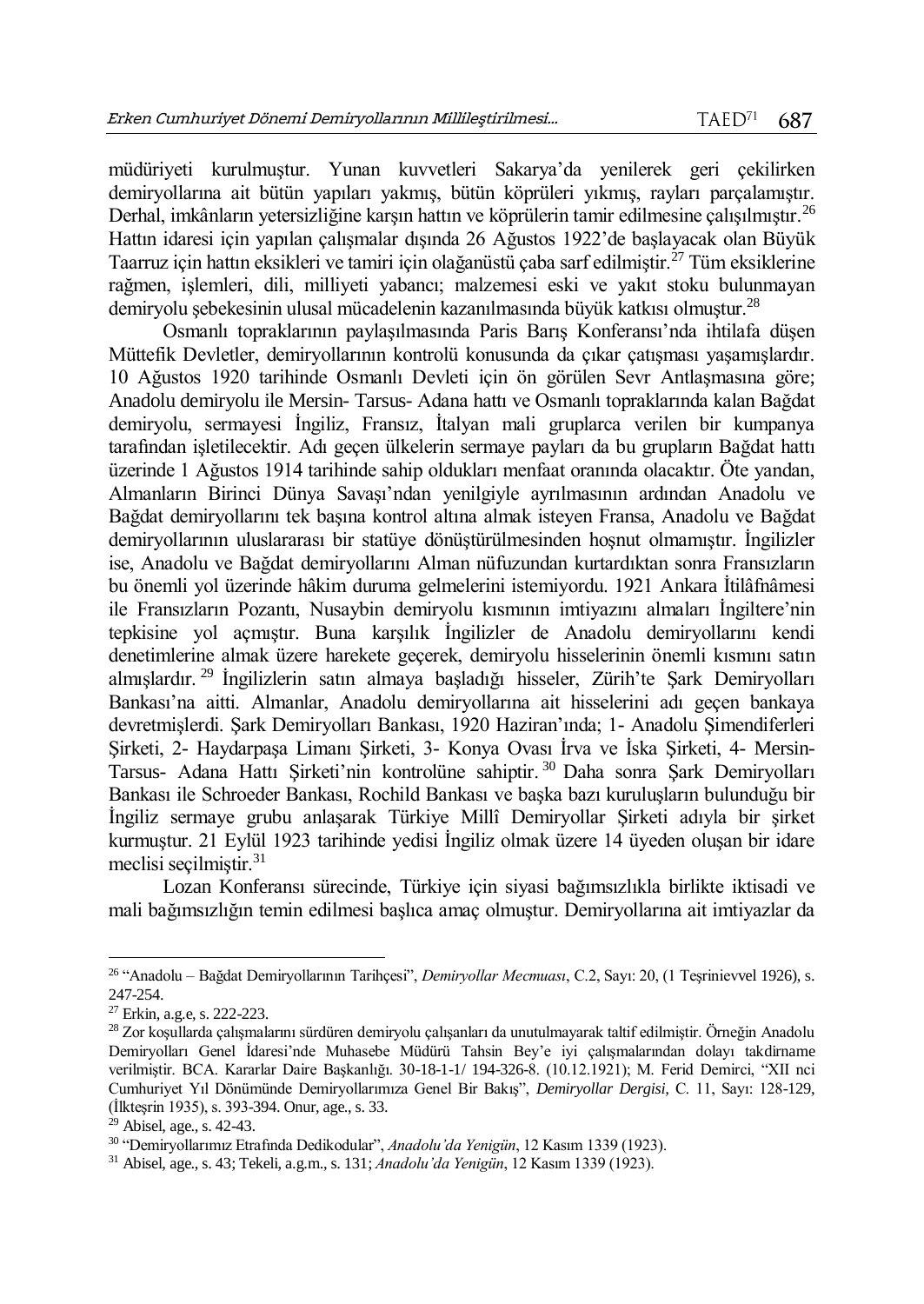$\overline{a}$ 

konferansta önemli bir yer teşkil etmiştir. Lozan'da, İsmet Paşa, Üçüncü Komite Başkanı İtalya temsilcisine gönderdiği mektupla; Anadolu, Bağdat, Mersin- Adana demiryolları ile Şark demiryolları ve Haydarpaşa Limanı hakkında imtiyaz mukavelelerine ait hakların saklı kalarak antlaşmanın yürürlüğe girdiği tarihten itibaren bir sene müddet zarfında yeni iktisadi koşullara uygun olarak yeniden düzenleneceğini bildirmiştir. <sup>32</sup> Türk Hükümeti antlaşmanın ardından demiryolu hatlarının mevcut durumunu ve hukuki statülerini belirlemek üzere şirket yetkililerini Ankara'ya davet etmiştir.<sup>33</sup> Bir yandan da hükümetin, Müttefik Devletlerin bu konuda nasıl bir tutum içine gireceklerini de takip ettiği görülmektedir.<sup>34</sup>

Aslında, yabancı işletmelere ait demiryolları Mudanya Mütarekesinin hemen sonrasında şirketlere devredilmeye başlanmış, en son Anadolu Demiryolu kalmıştır. TBMM'nin daveti üzerine, Anadolu Demiryolları Şirketi'ni temsilen, idare meclisi üyesi Huguen'in Ankara'ya gönderilmiştir.<sup>35</sup> Mösyö Huguenin, Nafıa Vekilini ziyaret ederek sirketin Anadolu- Bağdat hattının teslimi talebini iletmiştir.<sup>36</sup> Teklif, hükümet tarafından 7 Ekim 1923 tarihli toplantıda ele alınarak incelenmesine karar verilmiştir. Müzakerata başlanması uygun görülmüş ancak mali açıdan ve diğer yönlerden incelemek üzere Maliye Vekâleti ile Müdafaa-i Milliye, Nafıa ve İktisat Vekâletlerinin süratle konu hakkında çalışmaları uygun görülmüştür.<sup>37</sup> İngilizlerin İstanbul'u tahliyesi üzerine Nafıa Vekâleti, Eskişehir'de Anadolu- Bağdat Demiryolu Umum Müdürü olan Behiç (Erkin) Bey'e hattın işgali emrini vermiştir. Behiç Bey, beraberinde götürdüğü personel ile Haydarpaşa'ya giderek, hattı, Konya matbaasında bastırdığı biletlerle işletmeye başlamıştır.<sup>38</sup>

Nafıa Vekâleti ile şirketi temsil eden Mösyö Huguen'in arasında kararlaştırılan, Anadolu tren hatları, Haydarpaşa liman, rıhtım, dok ve antrepolarının ait oldukları şirketlere devri konusunda on bir maddelik itilâfnâme Hükümet tarafından da onaylanmıştır.<sup>39</sup> Başvekil İsmet Paşa tarafından Meclis'e sevk edilmiştir. İtilâfnâmenin incelenmesi için de TBMM Genel Kurulu'nda Nafıa Encümenine havale edilmiştir. Nafıa Encümeni, Muhtar Beyin ayrıntılı açıklaması ve uzun görüşmelerin ardından hükümetle Mösyö Huguen'in

<sup>32</sup> *Düstur*, Üçüncü Tertip, C. 5, (11 Ağustos 1339- 19 Teşrinievvel 1340), s.342

<sup>33</sup> TBMM Zabıt Ceridesi, Devre: III, C. VI, 31.12.1928, s.106. Bu durum üzerine Türk demiryolcuları adına TBMM başkanlığına Anadolu Demiryolu'nun işletilmesiyle ilgili bir dilekçe verilmiştir. Dilekçede, Kurtuluş Savaşı boyunca fedakârlıkla vatana hizmet ettiklerini ve İstanbul'un İngilizler tarafından tahliye edilmesinin ardından TBMM'nin Eskişehir idaresini şirkete kabul ettirmesini ve hattın işlemlerinin Türkçe yapılmasını talep etmişlerdir. Bkz. *Tanin*, 26 Eylül 1339 (1923).

<sup>34</sup> Anadolu Ajansı'nın İstanbul muhabirinin Hariciye Vekâletine gönderdiği telgrafa göre; Fransız, İngiliz, İtalyan mali grupları arasında Anadolu demiryollarının müştereken işlettirilmesi için bir anlaşmaya varılmıştır. Ancak haberin kontrole muhtaç olduğu da belirtilmiştir. BCA. Muamelat Genel Müdürlüğü. 30-10-0-0/ 146-46-1. (04.09.1923).

<sup>&</sup>lt;sup>35</sup> Şirketi temsil eden Mösyö Huguen'in, gazetecilere yaptığı açıklamada; İngiliz işgal komutanlığının hattı şirkete devredeceğini ve İngilizler tarafından görevlendirilen memurların da ayrılacağını ifade etmiştir. Kesin bir şey söylememekle birlikte yerlerine Türk memurlar alınacağını zannettiğini belirtmiştir. TBMM Hükümeti ile şirket arasında ilişkilerin samimi bir vaziyette ve pek çok konuda uzlaşma içinde bulunulduğunu söylemiştir. *Tanin*, 26 Eylül 1339 (1923).

<sup>36</sup> *Anadolu'da Yenigün*, 5 Ekim 1339 (1923).

<sup>37</sup> BCA. Kararlar Daire Başkanlığı. 30- 18- 1-1/7-35-20. (07.10.1923).

<sup>38</sup> 25 Ocak 1924 tarihinde de Genel Müdürlük Eskişehir'den Haydarpaşa'ya taşınmıştır. Erkin, *age.,* s. 245-249.

<sup>39</sup> BCA. Kararlar Daire Başkanlığı. 30-18-1-1/ 8-39-10. (07.11.1923).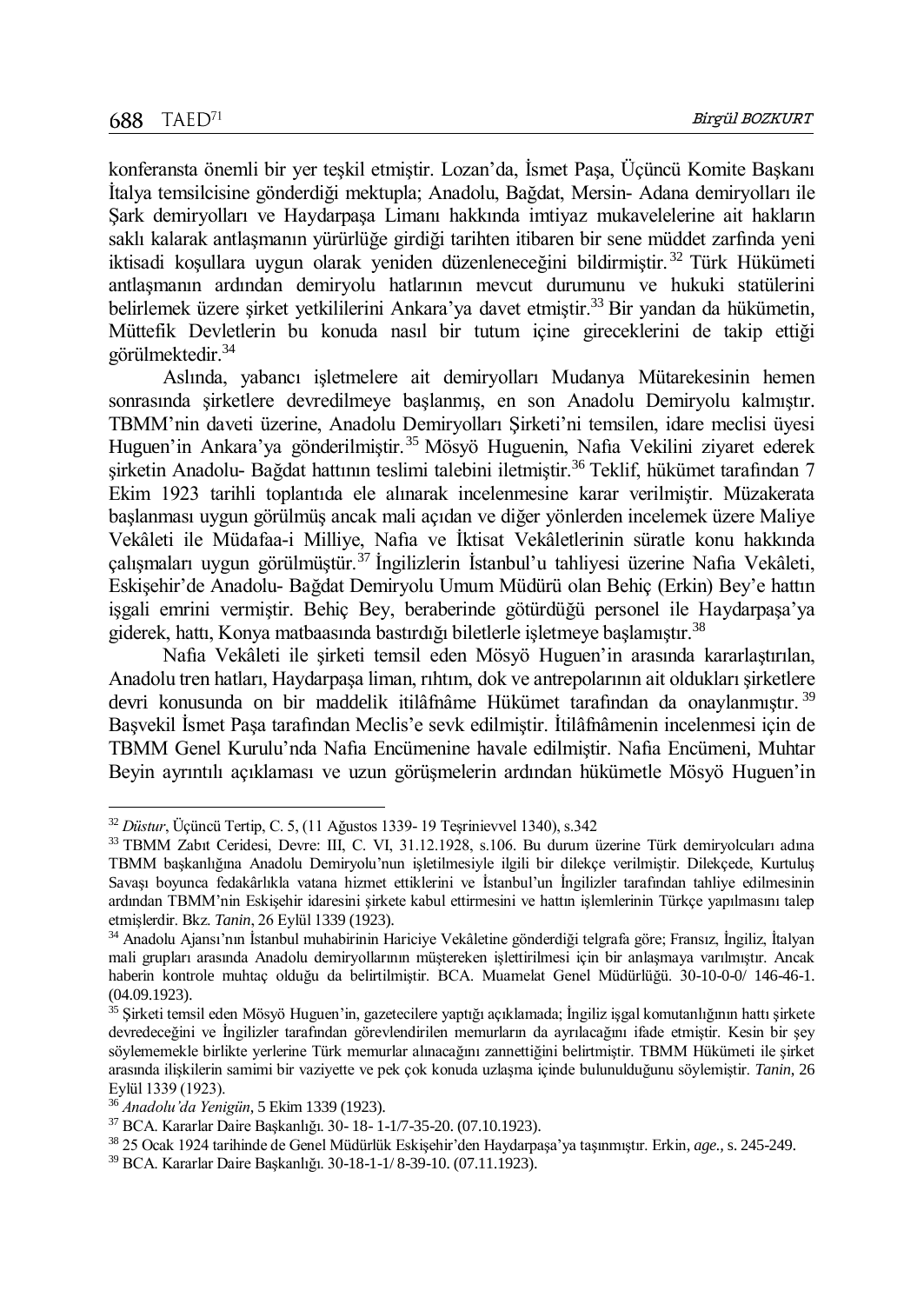arasında kabul edilen temel esasları incelemek üzere Muvazene-i Maliye Encümenine havale etmiştir. <sup>40</sup> Muvazene-i Maliye Encümeninin ilk toplantısı bir hayli kalabalık gerçekleşmiş, görüşmelere Maliye Encümeni üyelerinden başka pek çok milletvekili de katılmıştır. Muhtar Bey, uzun bir açıklama yaptıktan sonra kendisine pek çok soru yöneltilmiştir. Muvazene-i Maliye Encümeni'nde tartışmalar daha çok hattın satın alınıp alınmaması keyfiyeti üzerinde yoğunlaşmıştır. <sup>41</sup> Muvazene-i Maliye Encümeni, itilâfnâmeye ilişkin özellikle, Türkiye'nin satın alma hakkının korunmasının karmaşık bir şekilde ele alındığı eleştirisinde bulunmuştur. Encümen raporları, Meclis Genel Kuruluna gelmiş ve Hükümet, *"itilâfnâmenin esaslı ve ciddi müzakerata zemin teşkil edecek kadar sağlam bir şey olmadığı kanaatini hâsıl ederek tedkikat-ı ahire neticesinde itilâfnâmenin gayr-i vazıh, mübhem ve çürük görünen nukatı itibariyle yeniden tedkikini lazım addetmiş ve müstacilen bu noksanların ikmali cihetine gitmeğe karar vermiştir."* Başbakan İsmet Paşa, Nafıa Vekâletinin imzaladığı itilâfnâme üzerinde ortaya çıkan tartışmalar karşısında, meclis encümenlerinde derinlemesine incelemek üzere sevk etmiştir.<sup>42</sup>

Anadolu demiryolları imtiyazıyla ilgili durumun tespiti ve Mösyö Huguenin ile görüşmeler basın tarafından da yakından takip edilmiştir. Çıkan haberlerde, Türkiye'nin iktisadi bağımsızlığını yitirmesiyle ilgili bir endişe yarattığı görülmektedir. Hüseyin Cahid, konu hakkında yazısında, İngilizlerin gizliden gizliye teşebbüsse girişerek, Zürih Bankası elinde bulunan hisseleri satın almaya başladıklarını, Fransızlara ve İtalyanlara ancak yüzde on iki buçuk hisse teklif ederek onları bertaraf ettiklerini ve şimdi Anadolu demiryollarının tek sahibi olarak Türkiye'nin karşısına çıktığını belirtmektedir. Yazının sonunda önerisini şu sözlerle ifade etmiştir: *"Hükûmet için bugün yapılabilecek yalnız bir tedbir kalmıştır: para bulup Anadolu Hattı'nı kendisi satın almak. Hattı satın aldıktan sonra bunu biz işletebilir miyiz, işletemez miyiz? Burası tamamen başka bir meseledir. Asıl ehemmiyetli cihet hatta kendimiz sahip olmaktır. Anadolu şimendiferlerinin İngilizlerin eline sûret-i katiyyede geçirmesine sâika-i gafletle göz yumduğumuz dakikada zavallı İstiklal Harbi şehitleri pek beyhude bir hülya için kanlarını heder etmiş olacaklardır. Çünkü müebbeten İngiliz esaretine düşeceğiz!"*<sup>43</sup>

Muvazene-i Maliye Encümeninde görüşmeler hararetli bir şekilde devam ederken Anadolu Demiryolları Şirketi tahvillerine sahip Türkler, TBMM'ye bir dilekçe vererek, kuvvetli bir İngiliz sermayedar grubunun Berlin ve İstanbul borsalarında işlem gören hisse ve tahvilleri satın aldıklarını ifade etmişlerdir. İngilizlerin Türklerin ellerinde bulunan hisse ve tahvilleri ucuz fiyatla toplamak ve hatta sadece İngiliz sermayedarların elinde toplamak taraftarı oldukları belirtilmiştir. Türk hissedarların hukuku güvenceye alınmadığı takdirde çoğunluk hisselere sahip olan İngilizlerin istediği gibi zarara uğratabileceğini ve İngilizlerin bu durumdan istifade edebileceği şikâyetinde bulunmuşlardır. Bütün hükümetlerin kendi vatandaşlarının hukukunu müdafaa ettiği gibi demiryollarının tesliminden önce Türklerin ellerinde bulunan hisse ve tahvillerin haklarının korunmasını talep etmişlerdir.<sup>44</sup>

 $\overline{a}$ <sup>40</sup> *Anadolu'da Yenigün*, 12 Kasım 1339 (1923).

<sup>41</sup> *Anadolu'da Yenigün,* 14 Kasım 1339 (1923).

<sup>42</sup> *Anadolu'da Yenigün*, 1 Kânunusani 1340 (1924).

<sup>43</sup> Hüseyin Câhid, " Siyaset- Anadolu Şimendiferi", *Tanin*, 13 Ekim 1339 (1923).

<sup>44</sup> *Anadolu'da Yenigün*, 15 Kasım 1339 (1923).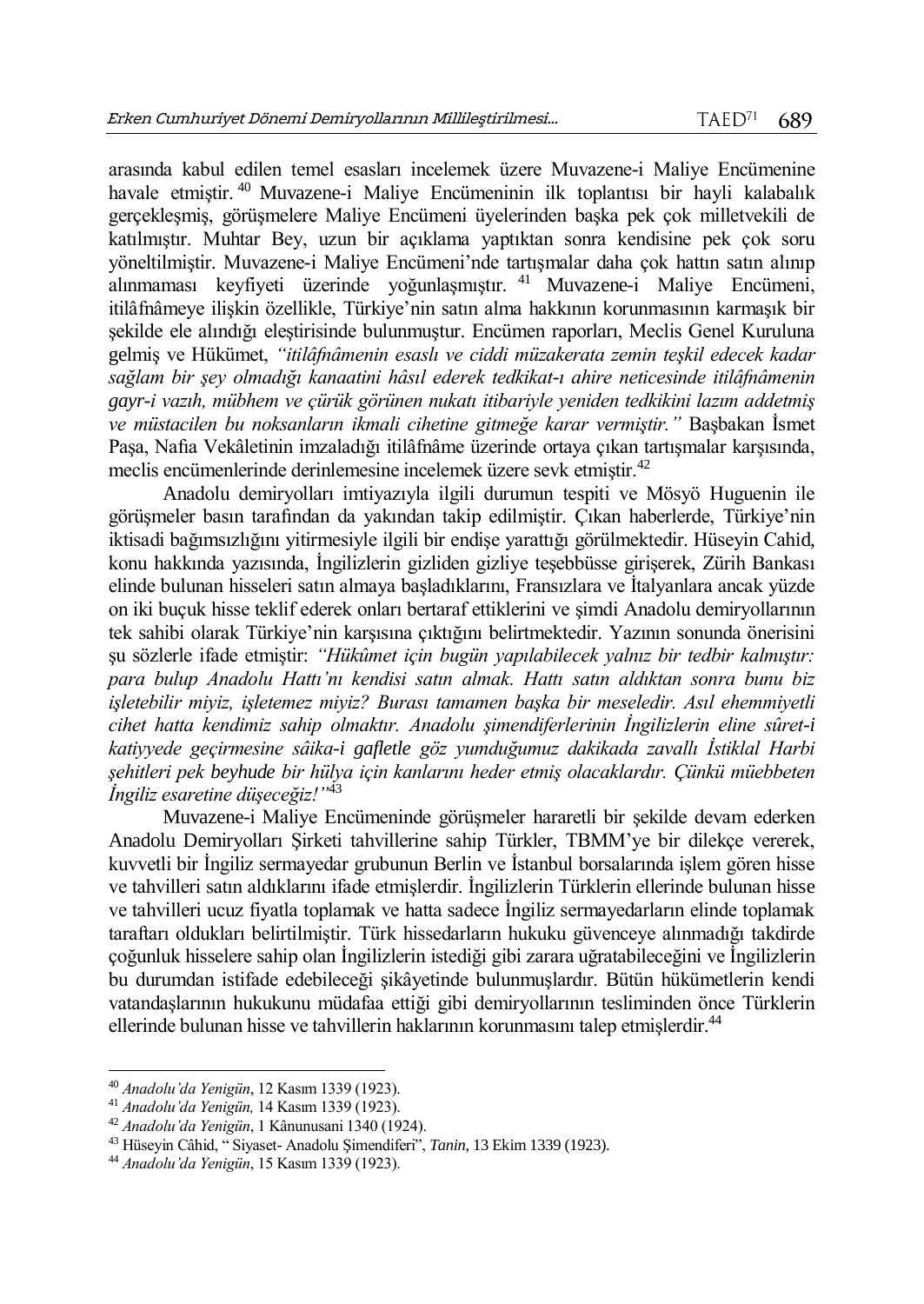Basına da yansıyan Anadolu hattının durumu Meclis ve Cumhuriyet Halk Fırkası'nın Meclis Grubundaki müzakerelerde bir "*Hükümet bunalımına"* dönüşme eğilimi göstermiştir.<sup>45</sup> Parti Meclis Grubunun 1 Ocak 1924 tarihli toplantısında, oturuma İsmet Paşa başkanlık etmiştir. İsmet Paşa, konu hakkında şimdiye kadar lehinde ve aleyhinde incelemeler yapıldığını ifade ederek encümenler ile hükümet arasında görüş farklılığının ortaya konularak değerlendirilmesini istemiştir. Hükümetin görüşünü dile getiren Nafıa Vekili Muhtar Bey, Anadolu hattının savaş sırasında çok tahrip edilmiş olduğundan bir an önce tamir edilerek güvenli bir şekilde yolculuk imkânlarına kavuşturulması amacıyla şirketle yapılan itilâfnâmeye göre şirketten tamirat ve işletme hakkında bazı yükümlülükler talep edildiğini ifade etmiştir. Anadolu demiryolunun diğer hatlardan daha kapsamlı bir anlaşma gerektirdiği için TBMM'den geçirilmesi gerektiğine karar verilmiştir. Muhtar Bey'e göre ülkenin ihtiyaç duyduğu yatırımların kendi sermayesi ile yapılmasına imkân yoktur. Sermayenin memleketi, milleti, yurdu yoktur. Demiryolu şirketleri de el değiştirmektedir ve nihayet Anadolu demiryolu şirketi de eski sermayedarlarının elinde değildir. Anonim şirket olduğu için hisseleri el değiştirebilecektir. Bugün için çoğunluk hisselerin İngilizlerin elinde olmasının sakıncası yoktur. Muvazene-i Maliye Encümeni adına daha çok Aydın Milletvekili Zekai Bey söz alarak encümenin görüşlerini yansıtmıştır. Encümen, Anadolu'nun ortasından geçen bu hattın, bir yandan iktisadi nedenlerle öte yandan Musul meselesinin henüz çözümlendiği bir aşamada siyasi nedenlerle İngilizlerin eline bırakılmasının sakıncalarını vurgulamıştır. Encümen hattın satın alınmasının ve daha sonra tamir edilerek işletilmesinin devlete yük olmadan gerçekleştirilebileceği yönünde hesaplamalar yapmış ve satın alınması hâlinde bütçeye büyük bir yük getirmeyeceğini ortaya koymuştur. Ocak ayı boyunca devam eden toplantılarda Anadolu demiryolunun satın alınması eğilimi ağır basmıştır. Bu durum Hükümeti zor vaziyette bırakmış Nafıa Vekili'nin istifasıyla kriz bir anlamda aşılmıştır.<sup>46</sup> Uzun müzakerelerin ardından Muvazene-i Maliye Encümeni, Beşler Komisyonu, Nafıa Encümeni ve Hükümet adına uzmanların yer aldığı bir inceleme heyeti oluşturulmuş, Nafıa Vekilinin de katılımıyla çalışmalar sürdürmüştür. Heyetin incelemeleri sonucunda bütçe ve programın belirlenmesi kararlaştırılmıştır. 27 Ocak 1924 tarihli CHF Grup toplantısında Kütahya Milletvekili Recep Bey ve Aydın Milletvekili Zekai Beylerin Hükümetin programının kabulü hakkında takriri oylamaya sunulmuş ve kabul edilmiştir. Programa göre, Anadolu hattının satın alınarak devletçe işletilmesine karar verilmiştir.<sup>47</sup> Toplantıda Başbakan İsmet Paşa, uzun ve ayrıntılı bir konuşma yapmış, Anadolu demiryolunun satın alınmasıyla ilgili görüşlerini de ifade etmiştir. Demiryolları konusunda izlenen siyasetin memlekette bir karış daha fazla demiryolu yapmak olduğunu ve Anadolu hattının satın alınmasıyla mali açıdan buna engel olacağından önce düşünmediğini belirtmiştir. <sup>48</sup> Bu konuya 1930 yılında Sivas'ta söylediği nutukta da yer veren İnönü, *"şimendifer politikasına devletleştirmekle başlamak bana bidayette çifte müşkülat yaptı. İktiham etmek* 

<sup>45</sup> Tekeli - İlkin, a.g.m., s. 131.

<sup>46</sup> *CHP Grup Toplantısı Tutanakları (1923-1924),* Yayına Hazırlayanlar: Yücel Demirel, Osman Zeki Konur, İstanbul Bilgi Üniversitesi Yayınları, İstanbul, 2002, s. 111-311; Tekeli – İlkin, a.g.m., s. 132-134.

<sup>47</sup> *Hâkimiyet-i Milliye*, 28 Kânunusani 1340 (1923); *CHP Grup Toplantısı Tutanakları (1923-1924),* s. 382-390.

<sup>48</sup> *CHP Grup Toplantısı Tutanakları (1923-1924),* s. 361.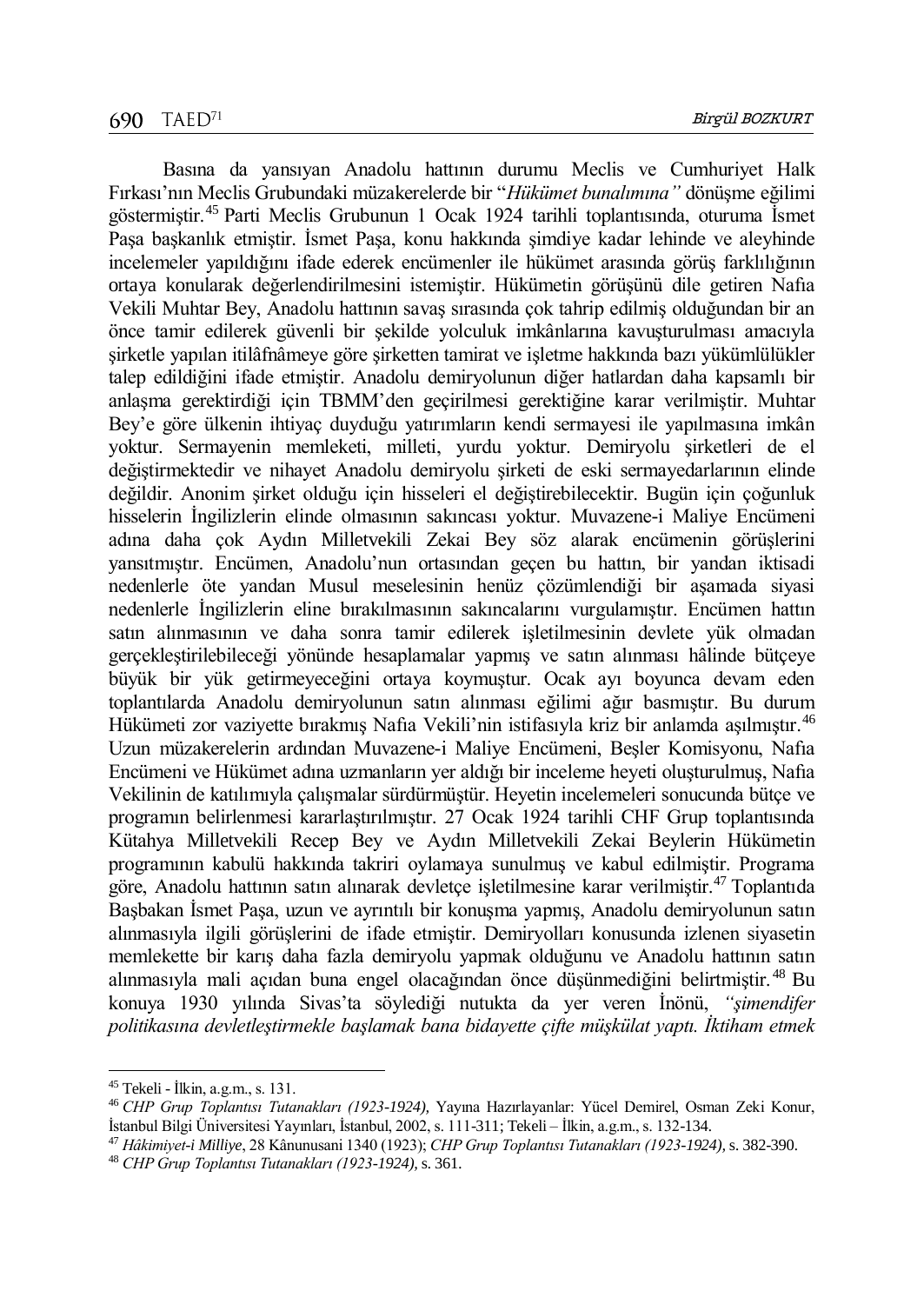*müyesser olunca çifte muvaffakiyete erdim. Şimendiferleri devletleştirmekle milli siyasetçe, milli iktisatça o kadar faideler tecrübe ettim ki, mümkün oldukça her yeni hattı devlete mal etmek vazifemdir."<sup>49</sup>*

Yeni Nafıa Vekili Süleyman Sırrı Bey ve İçişleri Bakanı Ferit Bey basına yaptığı açıklamada, bütçenin vaziyetinde bir değişiklik olmadığını, İktisat Bakanlığına tahsis edilen beş milyon liradan, iki milyonu, Nafıa Bakanlığı tahsisatından da bir milyonu alarak Anadolu demiryolunun satın alınması için tahsis edildiği bilgisini vermiştir. Bu surette eski bütçe tamamen muhafaza edilmiştir. Hattın işletilmesi hususunun bir şirkete verilmesi söz konusu değildir. Hükümet almaya karar vermiştir, hükümet işletecektir. Hat alındıktan sonra bağımsız ve ayrı bir bütce ile idare edilecektir.<sup>50</sup> Nihayetinde hükümetce satın alınmasına karar verilen Anadolu demiryolları ile Haydarpaşa- Ankara ve Eskişehir- Konya ve Arifiye- Adapazarı hatlarının işletilmesi için genel müdürlük teşkilat ve vazifelerine dair 506 sayılı kanun, 22 Nisan 1924 tarihinde TBMM'de görüşülerek kabul edilmiştir.<sup>51</sup> Kanun gereğince Nafıa Vekâletine bağlı merkezi Haydarpaşa'da olmak üzere "Anadolu- Bağdat Demiryolları Müdüriyeti Umumiyesi" kurulmuştur. Uzun savaş yılları boyunca ihmal edilmiş ve tahrip olan hattın tamir edilmesi çalışmalarına başlanmıştır.<sup>52</sup> Böylece Anadolu demiryollarının satın alınması ve devletçe işletilmesine karar verildikten sonra demiryolu politikası hem yeni hatlar inşa edilmesi hem de yabancı şirketlere ait hatların satın alınması hâline dönüşmüştür. Yeni demiryolu siyaseti ile milli ekonomiye daha iyi hizmet edebilmek için demiryollarının tek bir idare altında toplanmasına karar verilmiştir. Bu durum, tarifelerin ve işletme şartlarının düzenlenmesi bakımından elzem sayılmıştır. 31 Mayıs 1927 tarihli 1042 numaralı kanunla kurulan "Devlet Demiryolları ve Limanları İşletme Umum Müdürlüğü" bu lüzum ve ihtiyaçlardan doğmuştur. Burada limanlardan maksat, demiryoluna bağlı limanlardır.<sup>53</sup>

## **Şükrü Saraçoğlu Başkanlığında Bir Komisyonun Görevlendirilmesi ve Satın Almanın Tamamlanması**

Meclis, Anadolu hattının satın alınmasına karar verdikten sonra, Nafıa Vekâleti tarafından bir komisyon oluşturulmuş ve şirket temsilcileri ile hattın satın alınması görüşmeleri başlamıştır. Komisyon, imtiyaz sözleşmesine göre satın alma zamanının geldiği iddiasıyla görüşmeleri başlatmıştır. Ancak görüşmelerden bir sonuç alınamamıştır. Şirketi temsil eden heyet ile yapılan görüşmelerde bir sonuç alınamamasına iki güçlük neden olmaktadır. Şirket temsilcileri, Anadolu demiryolu imtiyaz sözleşmesi gereğince haklarından tamamıyla yararlanamadıklarını ileri sürmüşlerdir. Mütareke döneminde hat, İstanbul'u işgal eden Müttefik devletlerin kuvvetleri tarafından işgal edilmiş, Mütarekeden sonra da Hükümet tarafından idare edilmeye başlanmış olduğundan, şirket bu süre zarfında hattan yararlanamamıştır. Şirket temsilcilerine göre arada geçen süre imtiyaz müddetine

<sup>49</sup> Abisel, age., s. 55-56.

<sup>50</sup> *Anadolu'da Yenigün*, 29 Kânunusani 1340 (1924).

<sup>51</sup> TBMM Zabıt Ceridesi, Devre: II, C:8/1, 22.4.1340 (1924), s. 1066-1081; *Anadolu'da Yenigün*, 25 Nisan 1340 (1924).

<sup>52</sup> "Anadolu Demiryollarında 1341 Senesinde Yapılan İşler", *Demiryollar Mecmuası*, C.1, Sayı:1, 1 Mart 1341 (1925), s. 12-13.

<sup>53</sup> Akçadurak, a.g.m., s. 63.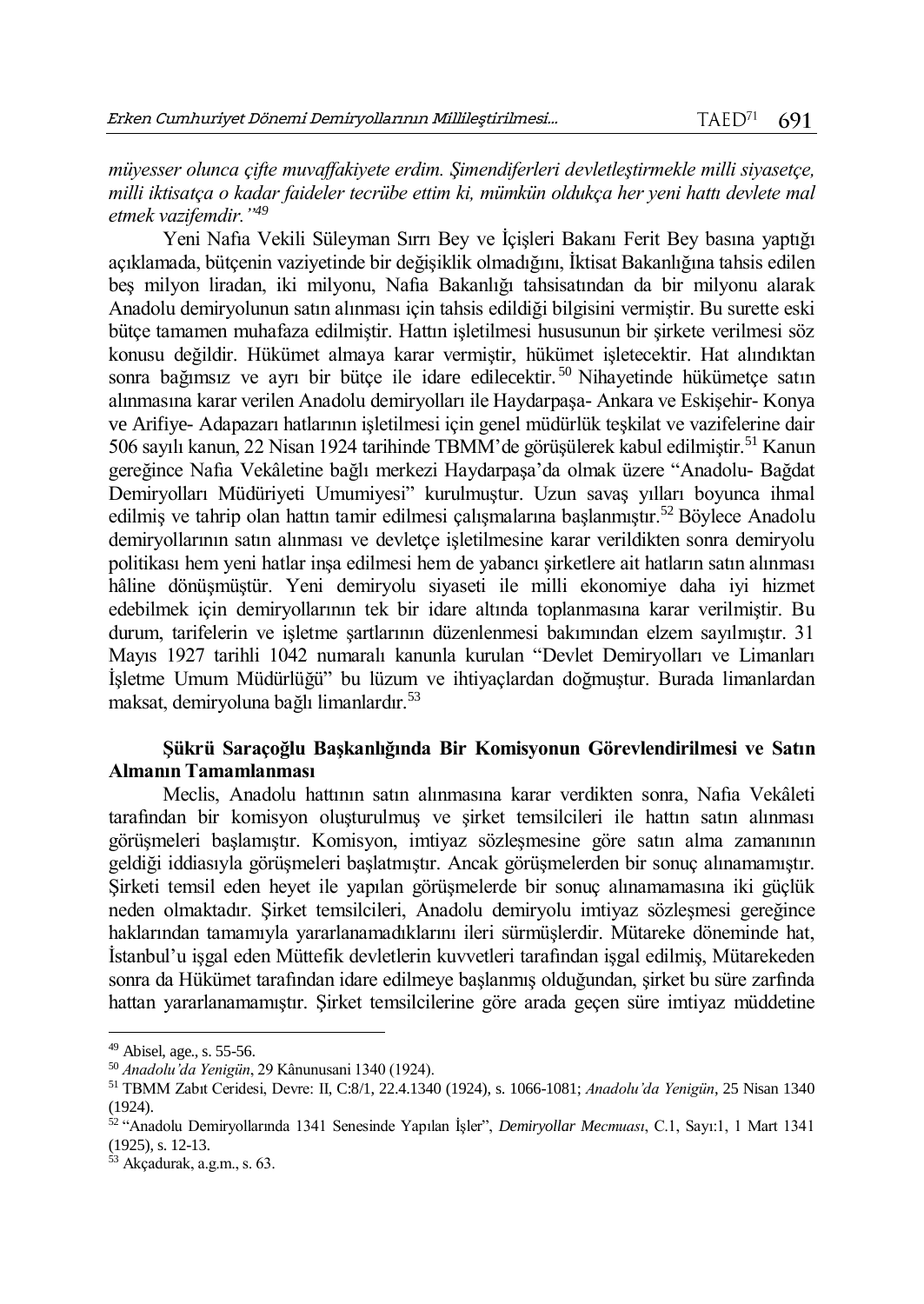eklenmelidir. Şirketin ikinci itirazı da hattın Hükümet tarafından satın alınması için aksiyon (hisse) sahiplerine yapılacak ödeme konusunda olmuştur. Şirket, Haydarpaşa Limanı için 25 milyon, Mersin- Tarsus- Adana hattı için 15 milyon altın frank kıymet belirlemiştir. Hükümet ile şirket temsilcilerinin hesapları konusunda farklılık olunca uzlaşmaya varmak mümkün olmamıştır.<sup>54</sup>

Gelişmeler üzerine Hükümet, her iki tarafın hak ve menfaatlerini gözeterek bir çözüme ulaşılması için harekete geçmeye karar vermiştir. 24 Şubat 1927 tarihinde, Anadolu Demiryolu ve Haydarpaşa Limanının satın alınması müzakeratını idare etmek üzere İzmir Milletvekili Saraçoğlu Şükrü Bey başkanlığında bir komisyon kurulmasına karar verilmiştir. Komisyon ayrıca Burdur Milletvekili Mustafa Şeref Bey ile Maliye Bakanlığı ve Nafıa Bakanlığı memurlarından oluşmaktadır. Komisyona kısa bir müddet sonra Çorum Milletvekili Ziya Bey de tayin edilmiştir. Komisyondan gerekli incelemeleri yaparak iki noktaya açıklık getirmesi istenmiştir:

1- Şark Bankasından İngilizlerin aldığı aksiyon (hisselerin) ekseriyetini satın alarak şirketin çoğunluğunu elde etmek ve bundan sonra hattı satın almak,

2- Aksiyon çoğunluğunu elde etmeye uğraşmayarak bir itilâf ile hattı satın almak.

Komisyon iki seçenekten hangisinin devlet için faydalı olacağını inceleyecektir. Çalışmaların ardından Nafıa Vekâleti tarafından şirket temsilcileriyle yeniden görüşmelere başlamak üzere de davet yapılacaktır.<sup>55</sup>

Öte yandan, Bağdat demiryollarına ait hisseler, önce Versay Antlaşması'yla düzenlenmiş ardından Lozan Antlaşmasıyla teyit edilmiş olan esaslara göre, tamirat komisyonuna devredilmişti. Hisse senetlerine sahip komisyonun verdiği dilekçe üzerine hükümet hem kendi menfaatleri hem de hissedarların menfaatlerini dikkate alınarak imtiyaz sözleşmesi gereğince harekete geçmiştir. Nafıa Vekâleti, Bağdat demiryollarından ayrı sözleşmeye tabi bulunan Mersin- Tarsus- Adana hattının vaziyetini de incelemek üzere Şükrü Saraçoğlu başkanlığındaki heyete verilmesini teklif etmiş, 20 Mart 1927 tarihinde hükümet tarafından onaylanmıştır.<sup>56</sup>

Anadolu Hattı'nın satın alınması görüşmeleri için hükûmetle şirket arasında 12 Nisan'da başlayacak olan müzakerata şirketi temsilen Mösyö Paul Meisner ile Cenevre Üniversitesi uluslararası hukuk alanında uzman H. Belar Ankara'ya gitmişlerdir. Tanınmış bir hukukçu olan Dr. Belar son yıla kadar şirketin meclis idare başkanlığını yapmıştır. Şirket temsilcilerinden Kurt Weigelt'de Ankara'ya giderek görüşmelere katılmıştır. <sup>57</sup> Görüşmelerde Türk heyetine başkanlık eden Şükrü Saraçoğlu incelemelerini tamamlayarak, Maliye ve Nafıa Vekâletleriyle uzun görüşmelerin ardından 18 Nisan 1927 tarihinde şirket temsilcileriyle Nafıa Vekâleti binasında bir araya gelmiştir.<sup>58</sup> Türk heyetinde Şükrü Bey ile birlikte, Çorum milletvekili Ziya Bey ve Burdur Milletvekili Mustafa Şeref Beyler yer almıştır.<sup>59</sup> Şirket temsilcilerinin hattın satışıyla ilgili anlaşma sağlandığı ve yetmiş yılda

<sup>54</sup> *Cumhuriyet*, 27 Şubat 1927; *Hâkimiyet-i Milliye,* 25 Şubat 1927.

<sup>55</sup> BCA. Kararlar Daire Başkanlığı. 30-18-1-1/ 23-10-16. (24.02.1927); BCA. Kararlar Daire Başkanlığı. 30-18-1- 1/23-13-20. (05.03.1927).

<sup>56</sup> BCA. Kararlar Daire Başkanlığı. 30-18-1-1/ 23-19-7. (20.03.1927).

<sup>57</sup> *Cumhuriyet*, 11 Nisan 1927.

<sup>58</sup> *Hâkimiyet-i Milliye*, 18 Nisan 1927.

<sup>59</sup> *Hâkimiyet-i Milliye*, 19 Nisan 1927.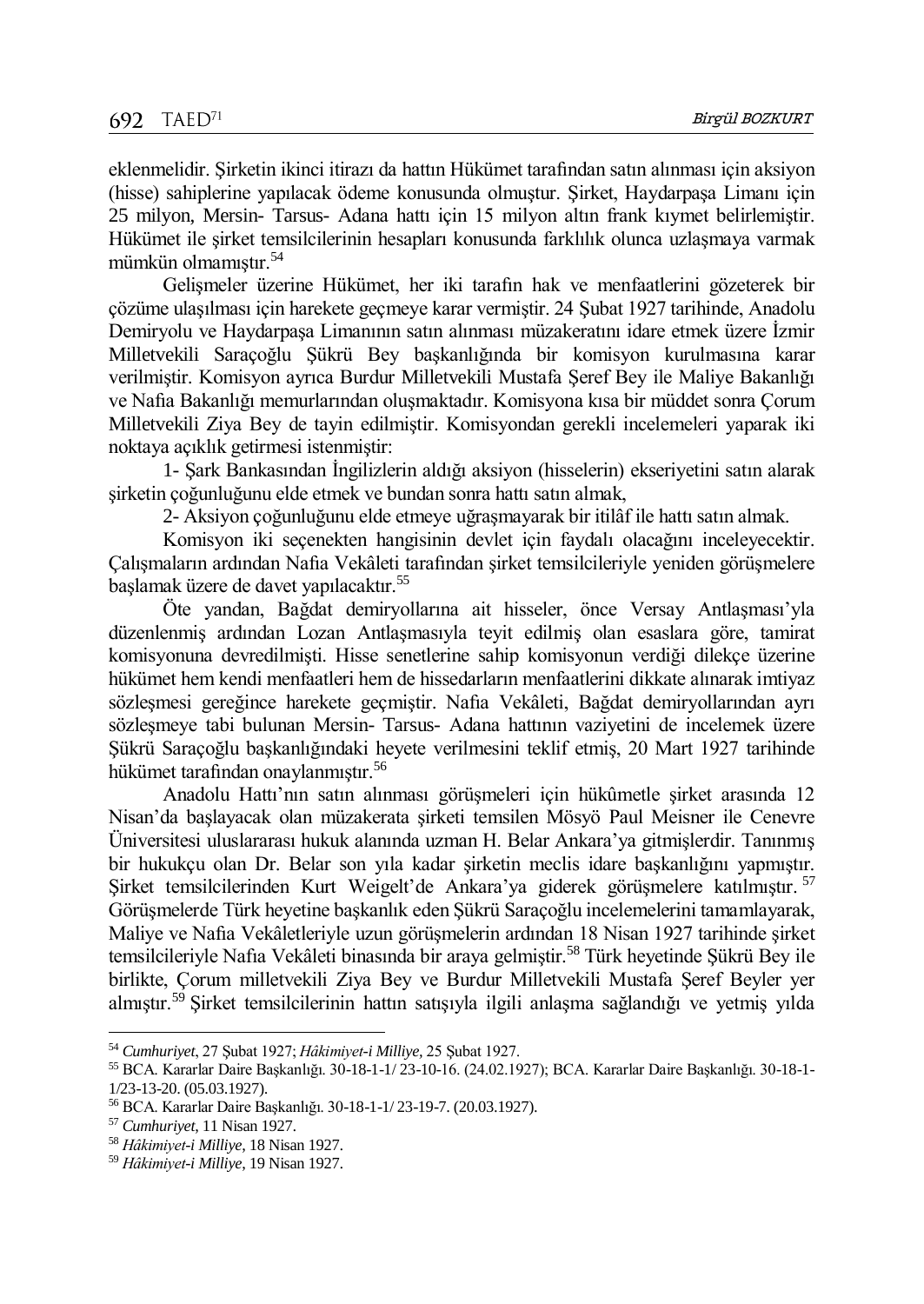ödenmek üzere yıllık 16 milyon altın frank istedikleri haberleri çıkmış olsa da,<sup>60</sup> uzlaşmaya varılamamış ve sirket temsilcileri İstanbul'a dönmüşlerdir.<sup>61</sup>

Şirket temsilcileriyle görüşmelerden bir sonuç alınamasa da diğer seçenek olan Zürih'te Şark Demiryolları Bankası hesabında bulunan obligasyonların satın alınması üzerinde de çalışılmaya başlanmıştır. Başvekil İsmet Paşa'ya sunulan raporda, bu konuda yapılan çalışmalarla vakitlice hareket edilmesinin önemi ortaya konmuştur. Şark Demiryolları Bankası, Anadolu Demiryolları ve Haydarpaşa Limanı ile birlikte Mersin-Tarsus- Adana hattı hisselerine sahip olduğu için satın alma görüşmeleri bankanın elinde bulunan tüm aksiyon ve obligasyonları almak şeklinde ilerlemiştir. Hatta böylece Türkiye'nin bankaya da sahip olacağı söz konusu olsa da başka bir ülkenin hukuki mevzuatına ait bankanın satın alınması usulü tercih edilmemiştir. Şark Demiryolları Bankası tarafından yapılan açıklamaya göre; 7 Haziran 1927 tarihinde heyet, 1 Temmuz tarihinde vadesi dolan obligasyonlara ait konularda görüşmek üzere toplanmıştır. İdare heyeti 1918 tarihli emirnameyi dikkate alarak, alacaklıların 30 Haziran 1927 tarihinde kapatılacak olan hesabını tetkik etmek üzere 8 Temmuz'da genel bir toplantıya davet etmiştir. $62$ 

Öte yandan 1 Kasım 1927 tarihinde kurulan IV. İnönü Hükümeti'nde Şükrü Saraçoğlu Maliye Vekilliği görevine getirilmiştir. Yeni hükümet adına ilk beyanatında Başvekil İsmet (İnönü) Paşa, yıllardan beri askıda kalan Anadolu hattının satın alınması görüşmelerinin, iki tarafın da memnun olabileceği bir uzlaşma çabası içinde sonuçlandırılmak istendiğini ve TBMM'ye takdim etmeyi umduklarını ifade etmiştir.<sup>63</sup> Hükümetin Şark Demiryollarıyla görüşmelere başlaması üzerine, şirket temsilcileri de görüşmelere katılmış ve müzakerat son safhaya girebilmiştir.<sup>64</sup> Nihayet uzun görüşmelerin ardından anlaşma aşamasına gelinmiştir. Hükümet, 5 Aralık 1928 tarihli kararname ile Maliye Vekili Saraçoğlu Şükrü Bey'e satın alma işlemleriyle ilgili dört anlaşmayı imzalama yetkisi vermiştir. Bu anlaşmalar;

I Zürih'te Şark Demiryolları Bankasında mevcut muayyen (Portföy) ün mubayaası mukavelenamesi.

II Anadolu demiryollarının temellüküne müteallik merbut itilâfnâme.

III Mersin- Tarsus- Adana demiryolunun temellüküne müteallik merbut itilâfnâme.

IV Haydarpaşa Liman ve Rıhtım ve teferruatının temellüküne müteallik merbut itilâfnâme. 65

Aynı gün, Anadolu Demiryolları ve Mersin- Tarsus- Adana Demiryolu ve Haydarpaşa Liman ve Rıhtımının devletçe satın alınması için yıllardan beri çalışan ve takip etmekte olan Maliye Vekili Saraçoğlu Şükrü Bey'e, devlet menfaatine en uygun şekilde

 $\overline{a}$ 

<sup>65</sup> BCA. Kararlar Daire Başkanlığı. 30-18-1-2/ 1-5-19. (05.12.1928).

<sup>60</sup> *Vakit*, 28 Nisan 1927.

<sup>61</sup> *Vakit*, 29 Nisan 1927.

<sup>62</sup> BCA. Muamelat Genel Müdürlüğü. 30-10-0-0/ 146-46-13. (20.06.1927).

<sup>63</sup> TBMM, Zabıt Ceridesi, Devre: III, C. V, 8 Teşrinisani 1928, s. 29.

<sup>64</sup> BCA. Kararlar Daire Başkanlığı 30-18-1-2/ 1-8-2.(12.12.1928); "Anadolu Demiryolu, Mersin – Tarsus – Adana Yolları ile Haydarpaşa Liman Tesisatının ve Bu Şirketlere Ait Esham ve Tahvilat ile Menkul ve Gayri Menkul Emvalin Mubayaasına Dair Olan Mukavelenamelerin Tasdiki Hakkında (1/306) Numaralı Kanun Layihası ve Nafia ve Bütçe Encümenlerinin Mazbataları", TBMM Zabıt Ceridesi, Devre: III, C. VI, 31.12.1928, s. 2.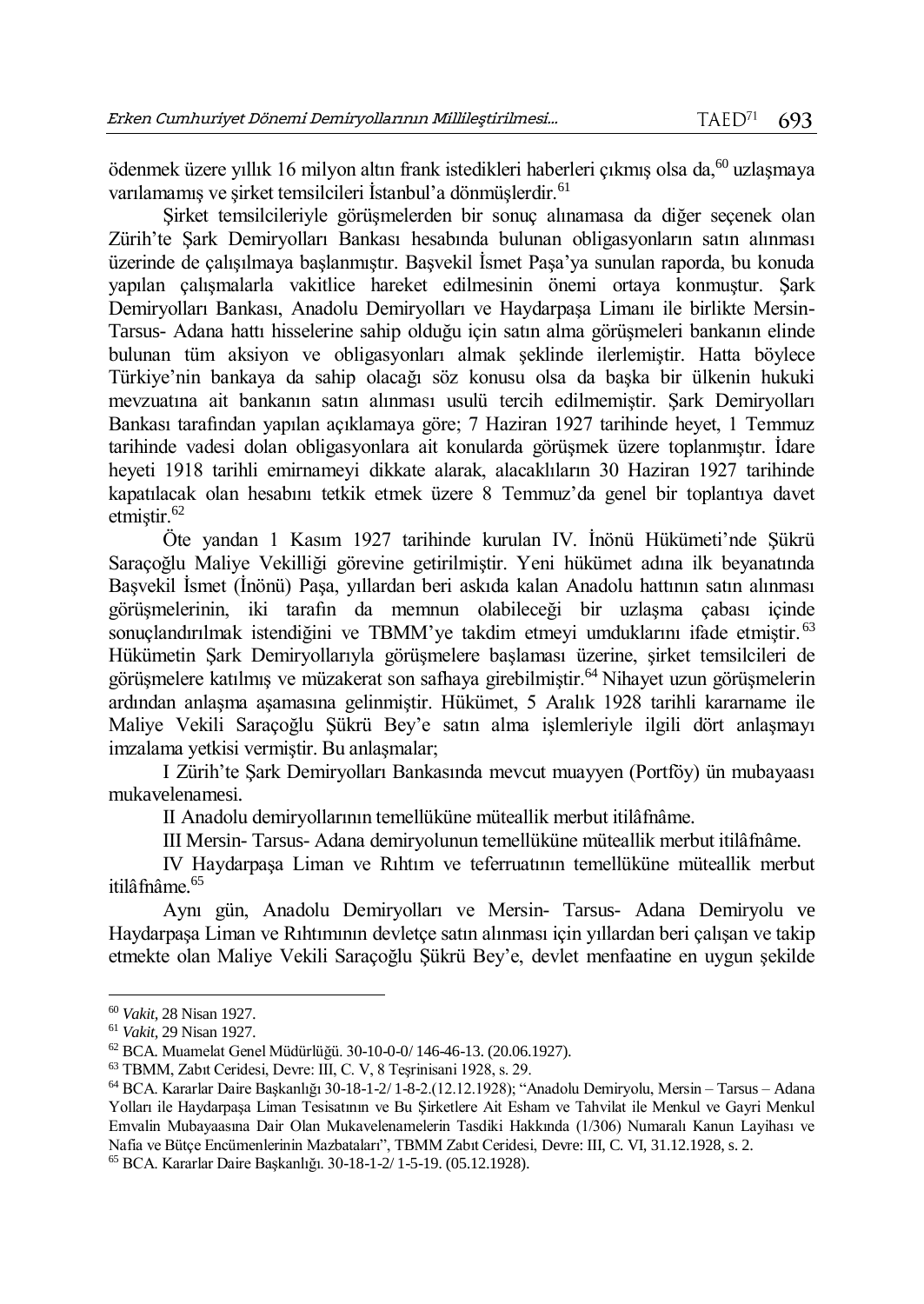sonuçlandırılmasını sağladığından dolayı, İcra Vekilleri Heyeti teşekkür etmistir.<sup>66</sup> 10 Aralık 1928 tarihinde Anadolu şimendiferleri ve Haydarpaşa Limanı ile Mersin- Tarsus-Adana hattının satın alınması anlaşması imzalanmıştır. Sözleşmeler, hükümet adına Maliye Vekili Şükrü Saraçoğlu ile şirket temsilcileri ve bankaların temsilcileri arasında imzalanmıştır. Şirket bütün hukuki ayrıcalıklarıyla demiryollarına ait tesisatı hükümete devretmiştir.<sup>67</sup> Sözlesmeler 31 Aralık 1928 tarih ve 1375 sayılı kanun ile onaylanmıştır.<sup>68</sup> Varılan anlaşma ile Türkiye'nin ödeme tablosu belirlenmiş, taksitlerin İsviçre Frank'ı olarak ödenmesi kararlaştırılmıştır. Anlaşmaya göre, Anadolu Demiryolu için şirkete, 74 yılda toplam 260.270.100 İsviçre Frank'ı ödenmesi kabul edilmiştir. Ödemeler; 1929 yılında 5.539.822, 1930-1932 yılları arasında her yıl 6.304.291, 1933-1957 yılları arasında her yıl 8.677.301, 1958-1984 yılları arasında her yıl 6.304.291, 1984-1992 yılları arasında her yıl 2.553.106, 1992-2002 yılları arasında her yıl 1.369.660 İsviçre Frank'ı olacaktır. Mersin- Tarsus- Adana hattı için yapılan anlaşmaya göre; 28 yılda toplam 8.199.050 İsviçre Frank'ı ödenmesi kabul edilmiştir. Ödemeler; 1929-1932 yılları arsında her yıl 1.129.378, 1933-1957 yılları arasında her yıl 65.590 İsviçre Frank'ı şeklinde yapılacaktır. <sup>69</sup> 1938 yılında Türk Parasının Kıymetini Koruma Kanunu çerçevesinde Türk Lirası olarak ödenmesi konusunda anlaşmaya varılmıştır.<sup>70</sup>

Basında da anlaşmanın Türkiye'nin lehine sağlandığı ve daha uygun koşullarda satın alma işleminin gerçekleştirildiği yer almış ve olumlu karşılanmıştır.<sup>71</sup> Hükümet Anadolu demiryolunu satın aldıktan hemen sonra bu yollara ait bütün malzeme ve araçları yenileme kararı almış ve lokomotifleri, vagonları, köprüler ve bozuk yolları tamir ederek yenileme çalışmalarına başlamıştır.<sup>72</sup>

## **Mersin- Tarsus- Adana Hattının Teslim Alınması**

Mersin- Tarsus- Adana hattı da satın alındığı halde Fransızlar tarafından işletilmekte olan hattın devralınması hemen gerçekleşememiştir. Hükümet, 19 Ocak 1929 tarihinde, Mersin- Tarsus- Adana hattını işletmekte olan (Yenice- Nusaybin) Fransız idaresinden teslim almak için hangi hukukî yoldan gidilmesinin uygun olacağına dair bir toplantı düzenlemiştir. Toplantıda Hariciye Vekâleti hukuk müşavirliği ile Sinop Mebusu Yusuf Kemal Bey'in hukukî açıklamalarını ve bunlarla birlikte Nafıa Vekâletinin görüşlerini içeren tezkere ele alınmıştır. Toplantı sonucunda şu karar kabul edilmiştir: "*Mersin-Tarsus- Adana hattı satın alınmış ve imtiyaz hukuku kâmilen devlete intikal etmiştir. Bu suretle herhangi bir şirkete ait bir güna imtiyaz hukuku kalmamıştır. Binaenaleyh Mersin-*

l

<sup>66</sup> BCA. Kararlar Daire Başkanlığı. 30-18-1-2/ 1-7-5. (05.12.1928).

<sup>67</sup> *İkdam,* 5 Birinci Kanun (Aralık) 1928; *Yeni Mersin*, 13 Kânunuevvel (Aralık) 1928.

<sup>68</sup> "Anadolu ve Mersin – Tarsus – Adana Demiryolları ve Haydarpaşa Limanı ve Zürih'te Şark Demiryolları Bankası Arasında Münakit Dört Kıta İtilâfname ve Merbutanın Tasdiklerine Ait Kanun", *Resmî Gazete*, 12 Kânunusani 1929.

<sup>69</sup> Türkiye'nin taksitleri ödeme tablosu için *bak.* Ek I, Ek II. BCA. Muamelat Genel Müdürlüğü 30-10-0-0/ 147- 49-14. (31.12.1935).

<sup>70</sup> BCA. Kararlar Daire Başkanlığı. 30-18-1-2/ 85- 100- 18. (01.12.1938).

<sup>71</sup> *İkdam*, 7 Birinci Kanun (Aralık) 1928; "Hükümetin Yeni Bir Zaferi. Anadolu Demiryollarının Mübayaası", *Yeni Mersin*, 1 Kânunusani (Ocak) 1929.

<sup>72</sup> *İkdam,* 10 Birinci Kanun (Aralık) 1928.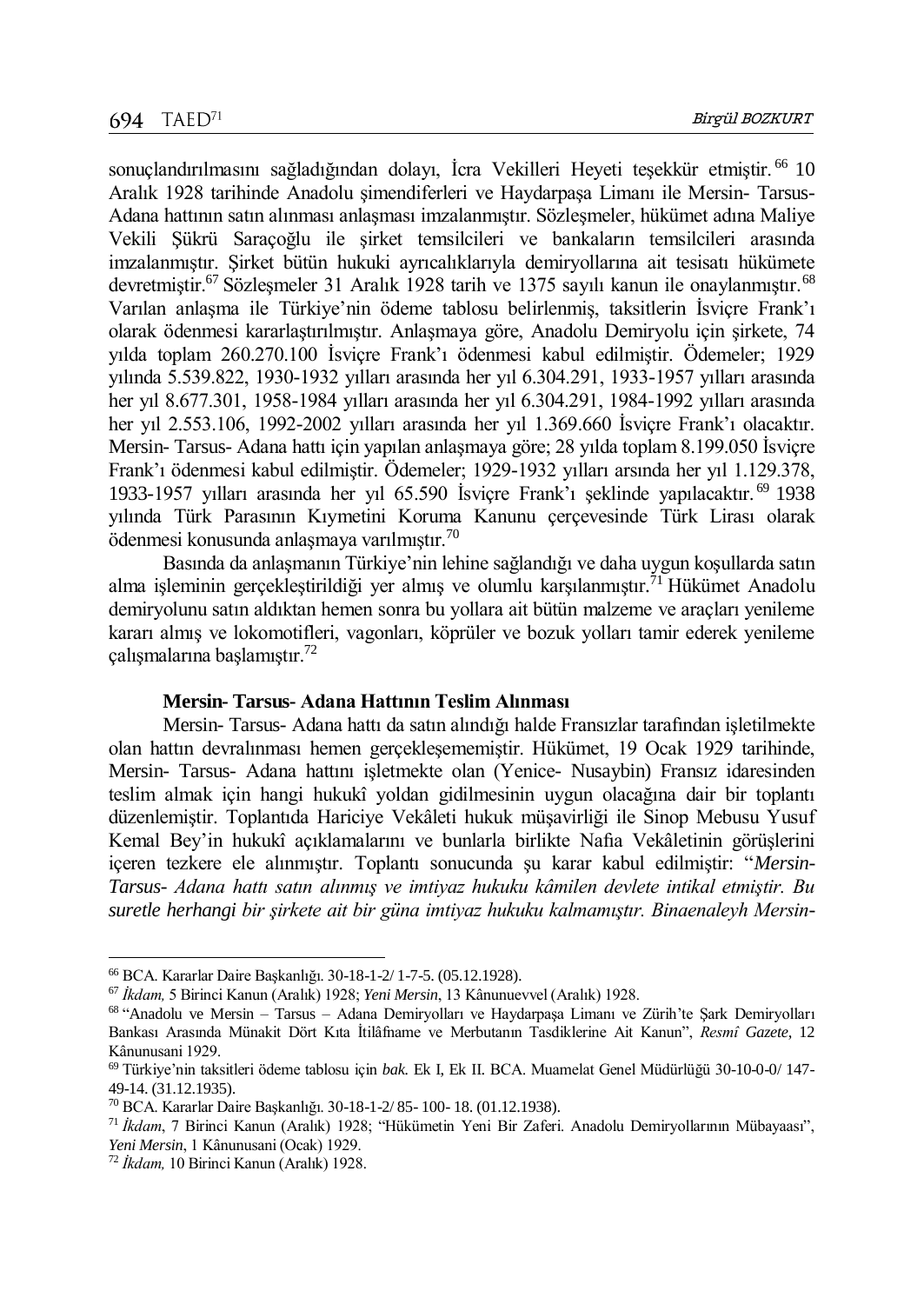*Tarsus- Adana hattını işletenlerin hattı ve işletmeyi mümkün olan süratle devr ve teslim etmesi ve ne kadar müddette teslim edeceğini bildirmesinin komiserimiz tarafından talep olunması tasvip olunmuştur."<sup>73</sup>* Karar gereğince, Nafıa Vekâleti tarafından Başvekâlet ve Hariciye Vekâletine de bilgi verilerek, Adana Demiryolları Baş Komiserliği aracılığıyla Mersin- Tarsus- Adana hattı için müdüriyete tebligat yapılmıştır.<sup>74</sup>

Yaşanan gelişmelerin ardından 1 Nisan 1929 tarihli TBMM oturumunda Adana Milletvekili Hilmi Bey, Mersin- Tarsus- Adana hattının da satın alındığı halde henüz devredilmemesi hakkında Dışişleri Bakanı Tevfik Rüştü Bey'den izahat istemiştir. Tevfik Rüştü Bey, yöneltilen soru hakkında hazırlanmadığı ve iki hükümet arasında önemli görüşmeler devam ederken konu hakkında yanıt vermeyi uygun görmediğini ifade etmiştir. <sup>75</sup> Meclis görüşmelerinde yer alan bu soru, basında da yer bulmuştur. Akşam gazetesinden Necmeddin Sadık, henüz bitmemiş olan müzakereler hakkında Dışişleri Bakanının soruya yanıt vermemesini haklı bulurken,<sup>76</sup> Hâkimiyet-i Milliye gazetesindeki köşesinde Siirt Milletvekili Mahmut (Soydan) Bey, bakanın şimdilik açıklama yapmak istememesine bir eleştiri getirmeyeceğini ama nihayetinde Meclis'e izahat vermesi gerektiğini vurgulamıştır.<sup>77</sup>

TBMM ile Fransa arasında 20 Ekim 1921 tarihinde imzalanan Ankara İtilâfnâmesi, savaş hâlini sona erdirerek, Türkiye- Suriye sınırını çizmiştir. Mersin- Adana hattının durumu anlaşmanın 10. Maddesi ve M. Franklin Bouillon'un Dışişleri Bakanı Yusuf Kemal Bey'e verdiği iki mektupla tespit edilmiştir. Buna göre; TBMM, Pozantı ile Nusaybin arasındaki demiryolunun Alman şirketinden Fransız şirketine intikalini kabul etmekle birlikte satın alma hukukunu muhafaza etmiştir. Ankara İtilâfnâmesi'ni 30 Mayıs 1926 tarihinde imzalanan Türkiye- Suriye dostluk ve iyi komşuluk anlaşması takip etmiştir. Bu anlaşmaları izleyen süreçte bazı hükümler uygulamaya geçirilmediği için birtakım ihtilaflar ortaya çıkmıştır. Dışişleri Bakanı'na sorunun yöneltildiği günlerde, bu ihtilafları çözmek amacıyla Ankara'da Dışişleri Bakanı ve Fransız Büyükelçisi arasında görüşmeler sürmektedir.<sup>78</sup> Hükümet, Alman şirketinden demiryollarını satın aldığı için hukuken hâlâ Fransızların idaresinde bulunan Mersin- Adana hattının kendisine teslimini şirketten istemiş, fakat hattı işleten Fransızlar talebe yanıt vermemişlerdir. Hükümet kendilerine üç hafta süre vermiş ancak hattın teslimi Fransa hükümetine ait mesele olduğu cevabını almıştır. Necmeddin Sadık'a göre; Fransızlar, Alman şirketinden hiçbir intikal işlemi yapmadıkları için bu hat üzerinde fuzuli işgalci hâlindedirler ve hükümet hattı satın aldığı halde teslim etmemeleri "izahı kabil olmayan bir garabet" meydana getirmektedir ve Fransa'nın davranışı Türkiye açısından kötü hisler bırakmaktadır.<sup>79</sup> Fransa Büyükelçisi M. de Chambreun görüşmeler sırasında, hükümetinin, yaklaşımının hattın teslim edilmesi yönünde olduğunu açıklaması üzerine görüşmeler olumlu yönde sürmüştür.<sup>80</sup>

l <sup>73</sup> BCA. Kararlar Daire Başkanlığı. 30- 18- 1-2 /1-13-2. (19.01.1929).

<sup>74</sup> BCA. Muamelat Genel Müdürlüğü.30-10-0-0/ 147-48-3. (23.02.1929); *Hâkimiyet-i Milliye*, 7 Mart 1929.

<sup>75</sup> TBMM Zabıt Ceridesi, Devre: III, C. 10, s.5. Tarih. 1 Nisan 1929.

<sup>76</sup> Necmeddin Sadık, "Adana- Mersin Hattı Müzakeresi", *Akşam*, 3 Nisan 1929.

<sup>77</sup> Siirt Mebusu Mahmut, "Gündelik- Ankara ile Paris Arasında", *Hâkimiyet-i Milliye,* 2 Nisan 1929.

<sup>78</sup> "Türk – Fransız İtilâfnâmesi", *Hayat*, C. VI, Sayı: 135, 15 Temmuz 1929, s. 8.

<sup>79</sup> Necmeddin Sadık, "Adana- Mersin Hattı Müzakeresi", *Akşam*, 3 Nisan 1929.

<sup>80</sup> *Akşam*, 5 Nisan 1929.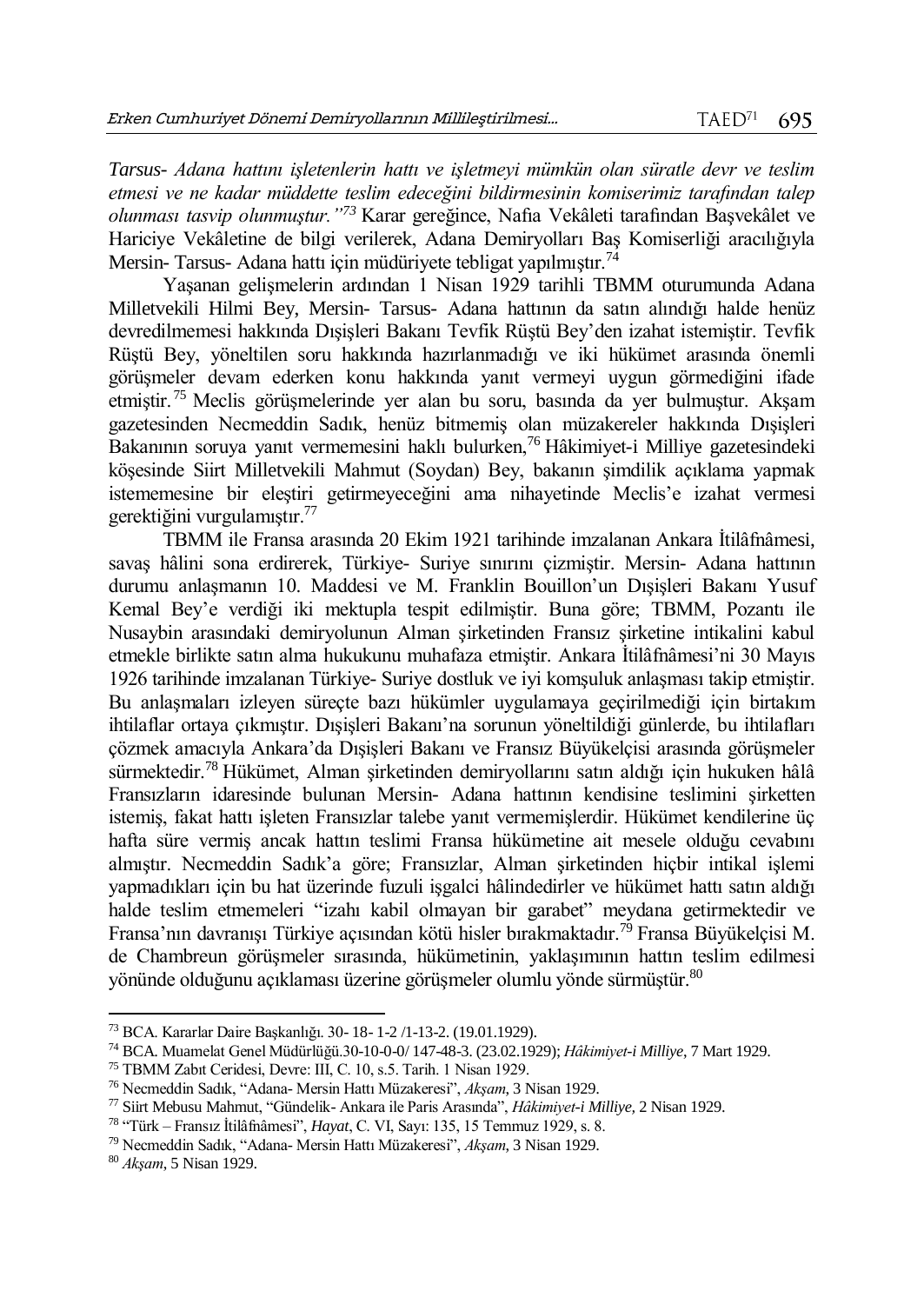Öte yandan, Dışişleri Bakanlığı, Mersin- Adana demiryolunun hükümet tarafından satın alınması hakkında İcra Vekilleri Heyetinin verdiği karar üzerine, Fransa hükümeti nezdinde, girişimde bulunulmasını Paris Büyükelçiline bildirmiştir. Paris'te Türk Büyükelçisi Fethi Bey, Türkiye- Suriye sınırı ve Mersin- Adana hattı hakkında Fransa Dışişleri Bakanlığı'nda yaptığı görüşmelerin sonuçlarını telgraflar hâlinde bildirmiştir.<sup>81</sup> Türkiye'nin bu konuda dayanaklarından biri; Mersin- Tarsus- Adana hattının Bağdat hattından ayrı bir imtiyaz sözleşmesine tabi olmasıdır.<sup>82</sup> Bir diğeri de Ankara İtilâfnâmesi ve anlaşmanın öngördüğü üzere hattın Fransız bir şirkete intikali hususu olmuştur. Anlaşma bu yönde sağlandığı halde Fransa'nın iddiasına göre; şirketin kuruluşundan 1922 yılında Adana'daki Türk memurlar Fransız komisyonu başkanı vasıtasıyla haberdar olmuşlardır. Ancak şirket intikal işlemlerini yerine getirmemiştir. Fethi Bey, Fransa Dışişleri Bakanlığı'ndan Mösyö Bertelo ile görüşmesinde; *"Ankara İtilâfnâmesi'nin sarih olduğu ve imtiyazın şimdiki işletme idaresine geçmemiş bulunduğunu, hususiyle itilâfnâmenin Türkiye Hükümetinin hukukunu katiyen iptal eylemediğini ve hattı iştira bu hukukun başlıcasını teşkil eylediğini"* ifade etmiştir. Mösyö Bertelo meselenin o kadar açık olmadığı ve "Ankara İtilâfnâmesi'nin fena yazıldığı" belirtilerek, meseleyi tetkik ettikten sonra yanıt vereceğini bildirmiştir. Fethi Bey, görüşmelerinde Türkiye'nin sahip olduğu hakkı korumak açısından kararlığını bildirmiştir.<sup>83</sup> Diğer taraftan Fransa ile devam eden müzakerelerde Suriye sınırı konusunda ihtilaflı noktalar çözüme ulaşılmadığı için görüşmeler devam etmektedir. <sup>84</sup> Ancak müzakereler devam ederken hattın teslimi konusunda Fransızlar Türkiye'nin haklarını kabul ederek gerekli işlemler tamamlanana kadar geçecek bir ay zarfında hattın Hükümet hesabına işletilmesini kabul etmiştir.<sup>85</sup> Dışişleri Bakanı Tevfik Rüştü Bey, 2 Haziran 1929'da, TBMM'de, bütçe görüşmeleri vesilesiyle dış politikadaki gelişmeler hakkında açıklama yapmıştır. Tevfik Rüştü Bey, daha önce kendisine yöneltilen soruya atıf yaparak, Meclis çalışmaları tatil olmadan Türkiye- Suriye sınırı, demiryolu ve mübadele işleri hakkında daha açık yanıt verebileceğini ifade etmiştir. Tevfik Bey açıklamasında, Paris'ten Türk Büyükelçinin dönüşünün ardından Fransa ile bir dostluk, uzlaşma ve hakem muahedesi hazırlanacağını belirtmiştir. Diğer konularda da uzlaşma sağlandığı gibi demiryolu konusunda ise esas itibariyle anlaşıldığı ve bu hususta incelenmesi gereken mektupların hazırlanmasıyla meşgul olunduğunu söylemiştir.<sup>86</sup>

Basında müzakerelerin sona erdiği ve Mersin hattının Fransız şirkete kiraya verileceği haberleri çıkmış olsa da<sup>87</sup> kiraya verilmesi söz konusu değildir. Nihayet 22 ve 29 Haziran 1929 tarihlerinde Dışişleri Bakanı Tevfik Rüştü Bey ile Fransa Büyükelçisi M. Chambrun arasında Ankara'da imzalanan itilâfnâme ve protokoller ile Fransızlar ile Türkiye- Suriye sınırıyla ilgili çeşitli ihtilaflara son verilmeye çalışılmıştır. 22 Haziran'da Mersin- Tarsus- Adana hattının Türkiye tarafından satın alındığının Fransa hükümetince

l

<sup>81</sup> *Akşam*, 8 Nisan 1929.

<sup>82</sup>BCA. Kararlar Daire Başkanlığı. 30-18-1-1/ 23-19-7. (20.03.1927); Cengiz Atlı, Ahmet Kalın, "Mersin – Tarsus – Adana Demiryolunun Millileştirilmesi", *ÇAKÜ Sosyal Bilimler Enstitüsü Dergisi*, C. 11, Sayı: 2, (2021), s. 166.

<sup>83</sup> BCA Muamelat Genel Müdürlüğü. 30-10-0-0/ 244-648-26.(16.04.1929).

<sup>84</sup> *Vakit*, 5 Mayıs 1929.

<sup>85</sup> *Akşam*, 3 Mayıs 1929.

<sup>86</sup> TBMM Zabıt Ceridesi, Devre:3, C. 12, (2 Haziran 1929), s.260-261; *Hâkimiyet-i Milliye*, 3 Haziran 1929.

<sup>87</sup> *Akşam*, 31 Mayıs 1929; *Vakit*, 15 Haziran 1929.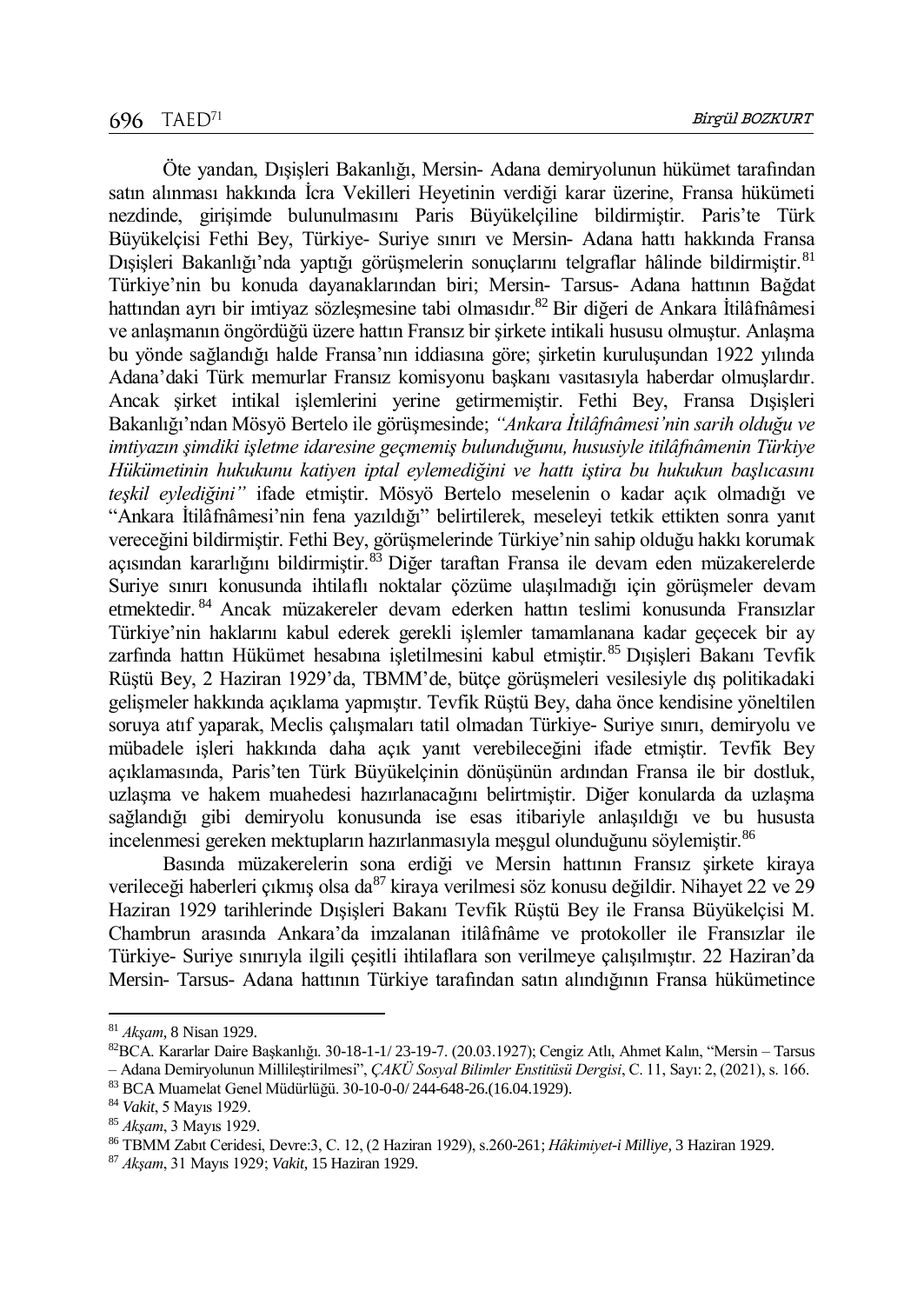tanındığına dair iki mektup ile hattın teslimi kabul edilmektedir.<sup>88</sup> Mektuplarla da teyit edilen anlaşmaya göre; Türkiye Hükümeti hattın kendisine devrine kadar olan işletme hasılatından feragat etmektedir. Hattın teslim tarihinde fazla olarak bulunan kömür ile her türlü malzemenin bedelini Fransız şirketine ödeyecektir. Gerek Türkiye gerek Fransa Hükümetleri daha önceden kabul edilen anlaşmalardan doğan haklarını koruyacaktır. Mersin- Adana hattının takviye ve tamiri için yapılan masraflardan şirket sorumlu tutulmayacaktır. Türkiye Hükümeti, Derbesiye'den Nusaybin'e kadar sivil ve askeri nakliyatın serbestisini temin etmekle beraber Nusaybin ile bu şehrin doğusundaki Suriye arazisi arasında kara yoluyla bir aktarma servisinin açılmasına izin verecektir. Mektup, Türkiye Hükümeti tarafından tebliğ edildiği günden itibaren demiryolu, Türkiye Hükümetine ait olacaktır. Hattın teslim şartları Fransız şirketi ile Türkiye Devlet Demiryolları Umum Müdürlüğü arasında tespit edilecek ve şirkete on beş günlük mühlet verilecektir.<sup>89</sup>

1929 yılının temmuz ayında, Mersin- Tarsus- Adana hattını Hükümet adına teslim almak üzere Cemal Hidayet Bey başkanlığında, Devlet Demiryolları hareket müdür yardımcısı Sait Bey, memur Cemal Bey, teftişi hasılat müdür yardımcısı Cemal Bey, denetçi Mehmet Ali Bey, hareket müdürü Zeki Bey'den oluşan heyet Adana'ya gelmiştir. Fransa hükümeti adına da Mersin- Adana hattını Türk heyetine teslim edecek olan Yenice-Nusaybin hattı temsilcileri de Adana'ya gelerek devir ve teslim işlemlerine başlamışlardır. <sup>90</sup> 5 Temmuz'dan itibaren de hat Türkiye tarafından işletilmeye başlanmıştır.<sup>91</sup> Böylece Fransızların haklı bir gerekçeleri olmadığı halde kontrolleri altında tuttukları hat, teslim alınarak sorun diplomatik yollardan aşılmıştır. Uygulanan tarifede bir buhran yaratmamak adına değişiklik yapılmadan, Mersin- Tarsus- Adana hattı Devlet Demiryollarının bir parçası olarak işletilmeye başlanmıştır.<sup>92</sup>

## **Sonuç**

Araştırma sürecinde Demiryollar Mecmuası'nda (Dergisi) yayınlanan makalelerden yararlanırken pek çoğunda benzer bir şekilde Cumhuriyet'in ilanının demiryolcular için ayrı önem taşıdığı ifadesine rastlanmıştır. Osmanlı İmparatorluğu devrinde Avrupa sermaye gruplarının çıkarlarına göre inşa edilen ve işletilen demiryolu politikasına karşılık Cumhuriyet devrinde ulusal bir politikanın benimsenmiş olması bu yaklaşımın temel sebebidir. Konuya biraz daha ayrıntılı ve yakından bakınca Cumhuriyet Dönemi demiryolu politikasının şekillenmesinde çalışmada ele alınan Anadolu demiryolu ile Mersin- Adana hattının satın alınma sürecinin belirleyici olduğu görülmüştür. Cumhuriyet hükümetleri için demiryolu politikasında öncelikle belirlenen amaç, bütün ülkenin ekonomik, siyasal ve toplumsal olarak birbirine bağlanmasını esas alan yeni hatların inşa edilmesi olmuştur. "Bir karış daha fazla şimendifer" sözleriyle anlam bulan ülkedeki demiryolu hatlarının genişletilmesi büyük maliyetler içerdiğinden şirket hatlarının satın alınması üzerinde

 $\overline{a}$ <sup>88</sup> "Türk – Fransız İtilâfnâmesi", *Hayat*, C. VI, Sayı: 135, 15 Temmuz 1929, s. 9.

<sup>89</sup> *Vakit*, 23 Haziran 1929; *Hâkimiyet-i Milliye,* 10 Temmuz 1929.

<sup>90</sup> *Akşam*, 4 Temmuz 1929; *Vakit*, 5 Temmuz 1929.

<sup>91</sup> *Cumhuriyet*, 7 Temmuz 1929.

<sup>92</sup> BCA. Kararlar Daire Başkanlığı. 30-18-1-2/ 5-43-5. (25.08.1929).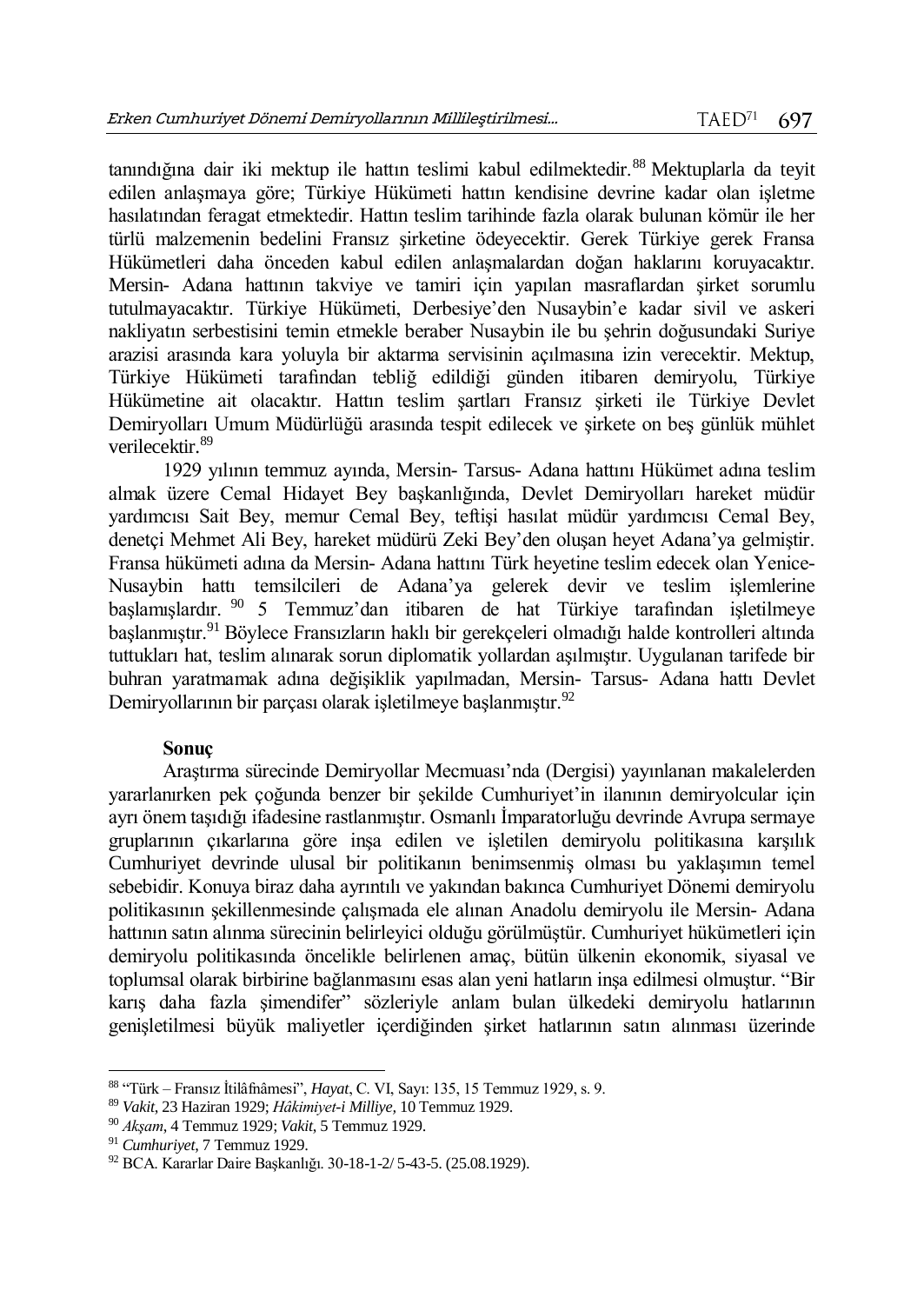durulmamıştır. Bu yaklaşımın en önemli savunucusu Başbakan İsmet İnönü olmuştur. Öte yandan Hükümet, Lozan Antlaşması'nın onaylanmasının ardından Anadolu demiryolunun işletmesine dair statünün belirlenmesi sorunuyla karşı karşıya kalmıştır. Bu konuda Lozan Antlaşması ile hatların şirketlere devredilmesi kararı uyarınca antlaşmanın hemen ardından demiryollarını işletmekte olan şirketlerin temsilcileri tekrar faaliyete başlamak üzere Ankara Hükümeti'ne başvurarak yeni şartlara göre çalışmaya başlamışlardır. Ancak Anadolu demiryolunu teslim almak üzere Mösyö Huguen'in Ankara'ya gelerek Nafia Bakanlığı ile yürüttüğü görüşmeler ve yapılan anlaşma, hükümetin de onayına karşın Muvazene-i Maliye Encümeni raporu doğrultusunda Meclis'te, CHP Parti Meclis Grubunda ve basında önemli tartışmalara yol açmıştır. Konuyu biraz daha karmaşık hale getiren bir yönü de Birinci Dünya Savaşı ve Millî Mücadele dönemlerinde demiryollarının idaresi olmuştur. Musul meselesinin çözüme ulaşmadığı bir dönemde, üstelik Anadolu demiryoluna ait hisselerin İngiltere tarafından satın alınmaya başlanması konuyu iktisadi ve mali bağımsızlık dışında siyasi açıdan da etkilemiştir. Oluşturulan komisyonlar ve çalışmaları neticesinde hükümetin kararını gözden geçirerek değiştirmesine yol açmış ve 22 Nisan 1924 tarihinde Anadolu demiryolunun satın alınması ve işletilmesine karar verilmiştir. Böylece Cumhuriyet Dönemi demiryolu politikası hem yeni hatların inşa edilmesi hem de millileştirme yönünde sürdürülmüştür.

Öte yandan Anadolu demiryolunun ve Mersin- Tarsus- Adana hattının satın alınması süreci uygulamada o kadar kolay olmamıştır. Şirket temsilcileri ile yaşanan uzlaşmazlık ancak dört yıl sonra aşılabilmiştir. Bu konuda Türkiye'nin üzerinde hassasiyet gösterdiği bir konunun da hem şirketin ve şirkete ait hissedarların haklarının korunması hem de ülkenin menfaatlerine uygun bir anlaşmaya varmak olmuştur. 1927 yılında, Anadolu demiryolu, Haydarpaşa limanı ile Mersin- Tarsus- Adana hattının satın alınması sürecini yönetmek üzere Şükrü Saraçoğlu Bey başkanlığında bir komisyon kurulmasına karar verilerek nihayet 10 Aralık 1928 tarihinde yapılan anlaşma ile satın alma gerçekleştirilmiştir. Şirketin uzlaşmaz tutumu ise Türkiye'nin demiryollarına ait hisseleri elinde bulunduran Şark Demiryolları üzerinden ilerlemesi stratejisi sonucu aşılmıştır. Böylece Cumhuriyet Dönemi demiryollarının millileştirme politikasının ilk uygulaması tamamlanmıştır. Her aşaması ayrı güçlük içeren süreçte, yeni bir sorun Mersin- Tarsus-Adana hattının Fransızlardan devralınmasında yaşanmıştır. Kurtuluş Savaşı koşullarında haksız bir şekilde yerleştikleri hattın yönetiminden çekilmek istemeyen Fransızlara karşı Türkiye sahip olduğu hakkı savunarak 5 Temmuz 1929 tarihinde hattı devralarak işletmeye başlamıştır. Böylece hattın satın alınarak teslim işleminin tamamlanması dış politika açısından da bir başarı hâline gelmiştir.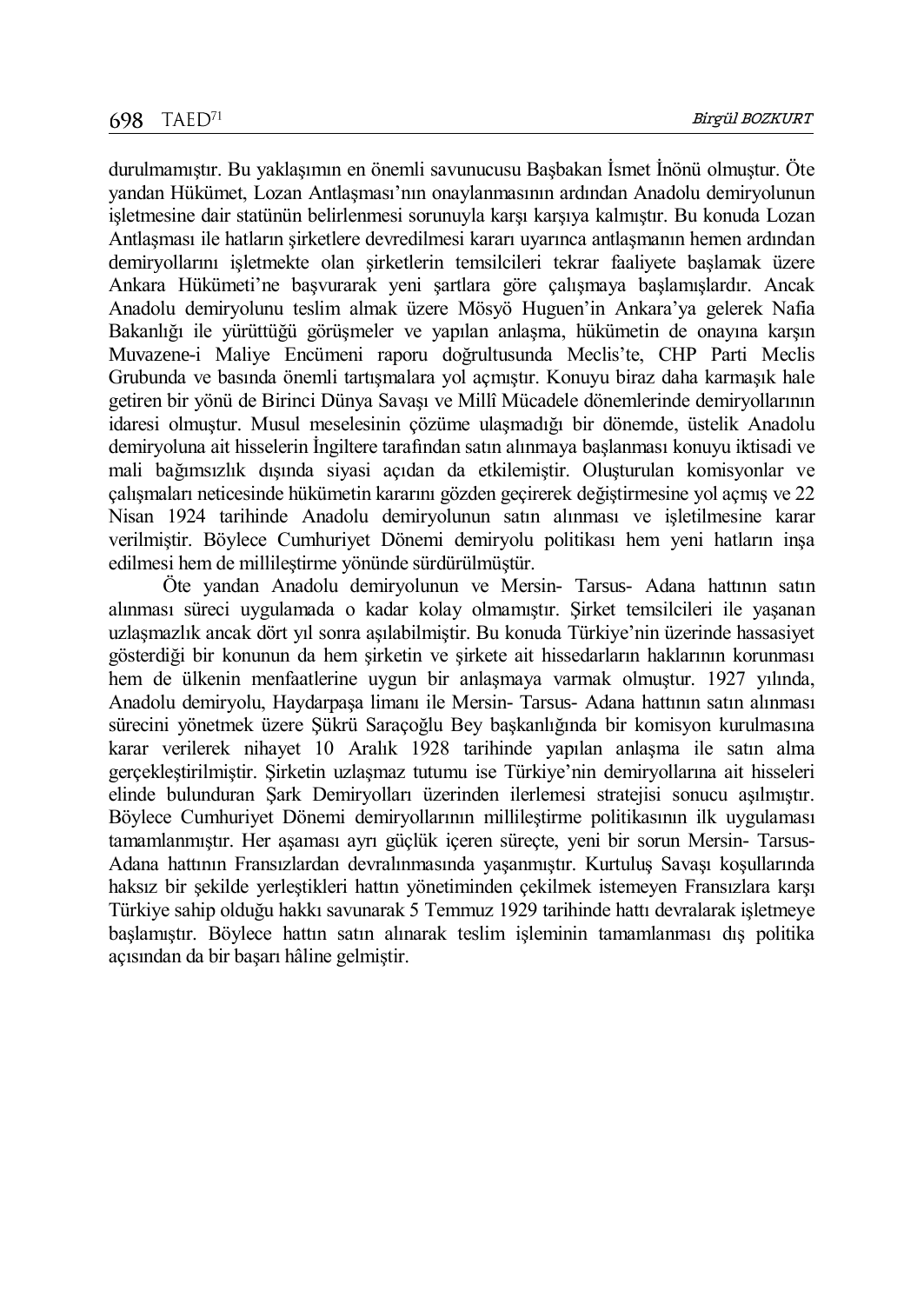# **Kaynaklar Arşiv Belgeleri Cumhurbaşkanlığı Devlet Arşivleri Başkanlığı Cumhuriyet Arşivi (BCA)** BCA. Kararlar Daire Başkanlığı. 30- 18-1-1/ 7-35-20. (07.10.1923). BCA. Kararlar Daire Başkanlığı. 30-18-1-1/ 23-13-20. (05.03.1927). BCA. Kararlar Daire Başkanlığı. 30-18-1-1/ 23-19-7. (20.03.1927). BCA. Kararlar Daire Başkanlığı. 30-18-1-1/ 4-43-4. (01.01.1922). BCA. Kararlar Daire Başkanlığı. 30-18-1-1/ 8-39-10. (07.11.1923). BCA. Kararlar Daire Başkanlığı. 30-18-1-1/ 194-326-8. (10.12.1921). BCA. Kararlar Daire Başkanlığı. 30-18-1-1/ 3-21-8. (22.05.1921). BCA. Kararlar Daire Başkanlığı. 30-18-1-1/ 1-4-11. (08.07.1920). BCA. Kararlar Daire Başkanlığı. 30-18-1-1/ 23-10-16. (24.02.1927). BCA. Kararlar Daire Başkanlığı. 30-18-1-1/ 1-16-19. (02.11.1920). BCA. Kararlar Daire Başkanlığı. 30-18-1-2/ 5-43-5. (25.08.1929). BCA. Kararlar Daire Başkanlığı 30- 18- 1-2/ 1-13-2. (19.01.1929). BCA. Kararlar Daire Başkanlığı. 30-18-1-2/ 85-100-18. (01.12.1938). BCA. Kararlar Daire Başkanlığı. 30-18-1-2/ 1-8-2. (12.12.1928). BCA. Kararlar Daire Başkanlığı. 30-18-1-2/ 1-7-5. (05.12.1928). BCA. Kararlar Daire Başkanlığı. 30-18-1-2/ 1-5-19. (05.12.1928). BCA. Muamelat Genel Müdürlüğü. 30-10-0-0/ 146-46-1. (04.09.1923). BCA. Muamelat Genel Müdürlüğü. 30-10-0-0/ 147-48-3. (23.02.1929). BCA. Muamelat Genel Müdürlüğü. 30-10-0-0/ 244-648-26. (16.04.1929). BCA. Muamelat Genel Müdürlüğü. 30-10-0-0/ 146-46-13. (20.06.1927). BCA. Muamelat Genel Müdürlüğü 30-10-0-0/ 147-49-14. (31.12.1935).

#### **Resmi Yayınlar**

*10 Yılda Türkiye Nafiası 1923- 1933,* T.C. Nafıa Vekâleti, Matbaacılık ve Neşriyat Türk Anonim Şirketi, İstanbul, 1933.

*Mersin- Adana Demir Yoluna Ait Evrak-ı İmtiyaziye*, Selanik Matbaası, Dersaadet, (H. 1329) 1911.

*TBMM Tutanakları.*

#### **Süreli Yayınlar**

Akşam Anadolu'da Yenigün Cumhuriyet Demiryollar Mecmuası (Dergisi) **Düstur** Hâkimiyet-i Milliye Hayat İkdam Resmî Gazete Tanin Ülkü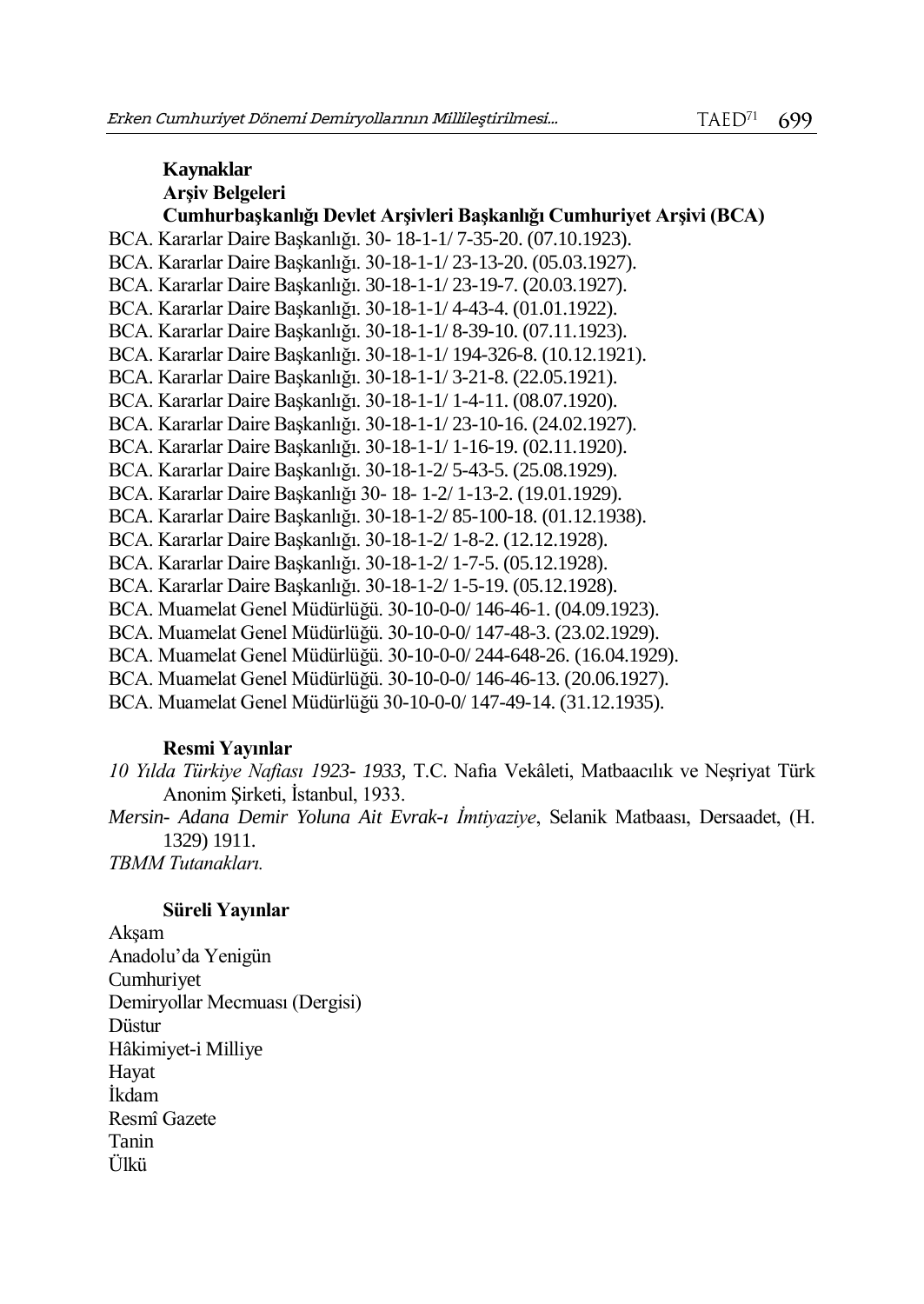#### Vakit Yeni Mersin

#### **Araştırma- İnceleme Eserleri**

- Abisel, M. Arslan (1948). *Bir Karış Fazla Şimendifer*, Ankara: Ar Basımevi.
- Abisel, M. Arslan (1949). "Demiryol Politikamızın 25 inci Yıl Dönümü", *Demiryollar Dergisi,* 23 (285-287), 53-55.
- Akçadurak, Zübeyir (1950). "Cumhuriyet Devrinde Türkiye Demiryolları, *Demiryollar Dergisi*, 24 (294-296), 61-65.
- Atlı, Cengiz- Ahmet Kalın (2021). "Mersin- Tarsus- Adana Demiryolunun Millileştirilmesi", *ÇAKÜ Sosyal Bilimler Enstitüsü Dergisi,* 11 (2), 155-175.
- Aydın, Suavi (2001). "Türkiye'de Demiryolu Serüvenine Muhtasar Bir Bakış", *Kebikeç*, 11, 49-94.
- Demirci, M. Ferid (1935). "XII. Cumhuriyet Yıl Dönümünde Demiryollarımıza Genel Bir Bakış", *Demiryollar Dergisi*, 11 (128-129), 392-436.
- Durukal, Hüsnü Sadık (1950). "Cumhuriyet Rejiminin Demiryollar Siyaseti ve Neticeleri", *Demiryollar Dergisi*, 24 (291-293), 10-11.
- Earle, Edward Mead (1972). *Bağdat Demiryolu Savaşı*, İstanbul: Milliyet Yayınları.
- Erkin, Behiç (2010). *Hâtırat 1876-1958*, Ankara: Türk Tarih Kurumu.
- Erol, Adem (2003). *Mersin-Tarsus-Adana Demiryolu,* Marmara Üniversitesi, Türkiyat Araştırmaları Enstitüsü, Yayımlanmamış Yüksek Lisans Tezi, İstanbul.
- Işıksaçan, Mustafa (1962). "Türkiye Demiryollarında Tarihi Olaylar", *Demiryol Dergisi*-434-435. (ayrı basım)
- Onur, Ahmet (1953). *Türkiye Demiryolları Tarihi 1860-1953,* İstanbul: Askeri Basımevi.
- Özdemir, Mehmet (2001). *Mütareke ve Kurtuluş Savaşı Başlangıç Dönemlerinde Türk Demir Yolları*, Ankara: Kültür Bakanlığı Kültür Eserleri.
- Özyüksel, Murat (2013). *Osmanlı İmparatorluğu'nda Nüfuz Mücadelesi (Anadolu ve Bağdat Demiryolları*), İstanbul: Türkiye İş Bankası Kültür Yayınları.
- Paksüt, Emin (1948). "Cenup Demiryolları", *Demiryollar Dergisi*, 22, (270-271), 3-7.
- Pamuk, Şevket (1978). "Osmanlı İmparatorluğunda Yabancı Sermaye: Sektörlere ve Sermayeyi İhraç Eden Ülkelere Göre Dağılım 1854-1914", *Gelişme Dergisi*, Türkiye İktisat Tarihi Üzerine Araştırmalar 1978 Özel Sayısı, 131-162.
- Rathmann, Lothar (2001). *Alman Emperyalizminin Türkiye'ye Girişi*, İstanbul: Belge Yayınları, Üçüncü Baskı.
- Süreyya, Ali (1933). "Demiryolu Siyasetimiz", *Ülkü,* 1 (1), 56-62.
- Tekeli, İlhan- Selim İlkin (2001). "Cumhuriyetin Demiryolu Politikalarının Oluşumu ve Uygulaması", *Kebikeç*, 11, 125-164.
- Tezel, Yahya S. (1994). *Cumhuriyet Döneminin İktisadi Tarihi*, İstanbul: Tarih Vakfı Yurt Yayınları, Gözden Geçirilmiş 3. Baskı.
- Velay, A. Du. (1978). *Türkiye Maliye Tarihi,* Ankara: Maliye Bakanlığı Tetkik Kurulu Neşriyatı, Damga Matbaası.
- Yıldırım, İsmail (1996). "Atatürk Dönemi Demiryolu Politikasına Bir Bakış", *ATAM Dergisi*, XII (35), 387-396.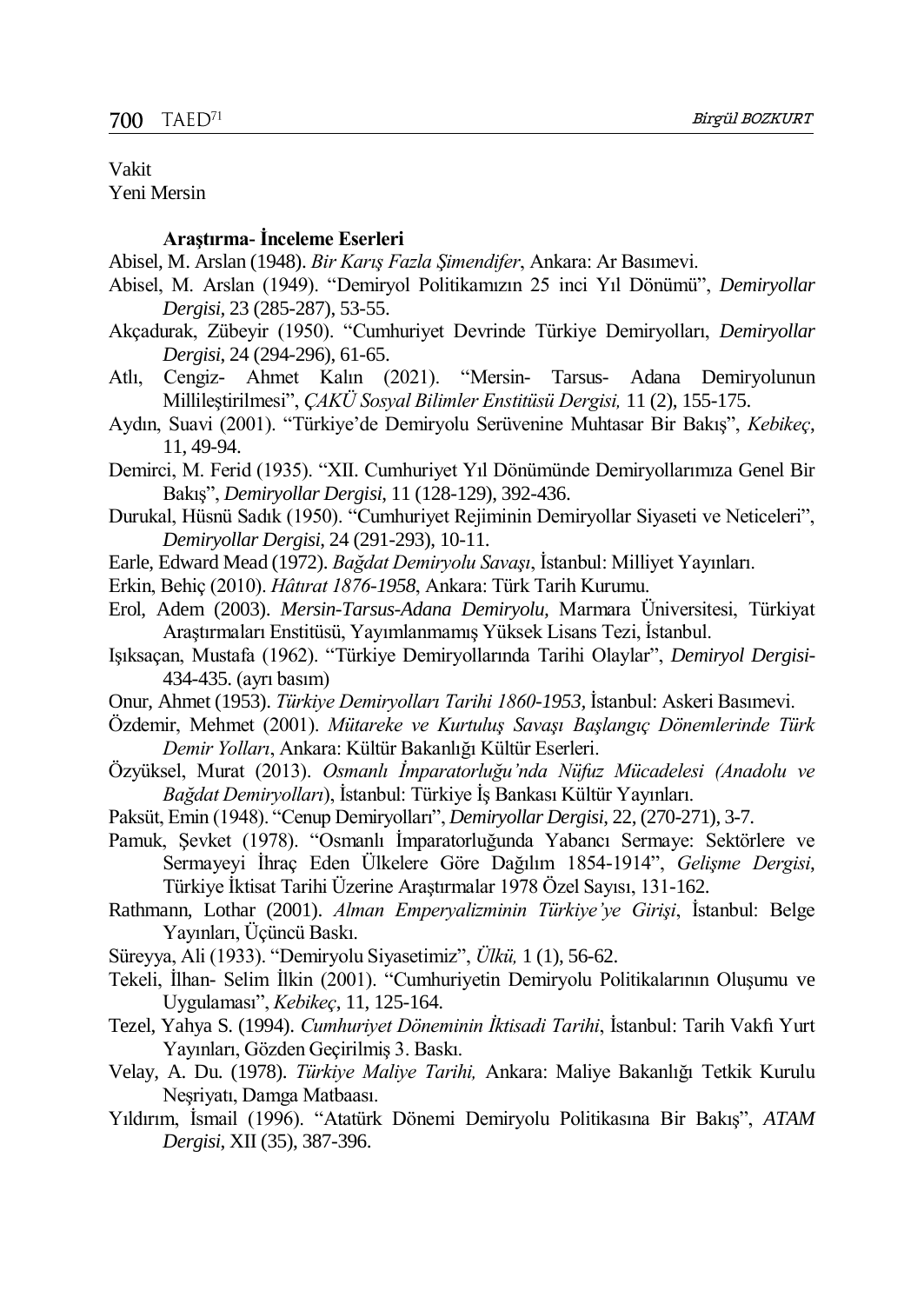

*Ek. I. Anadolu- Bağdat Demiryolu ile Mersin- Tarsus- Adana Hattı.*

| 14. p<br>۴                                           |                                                                                                                          |                                                                                                                                                              |                                                                                           |                                                     |                                   |                                                     |                                                                     |
|------------------------------------------------------|--------------------------------------------------------------------------------------------------------------------------|--------------------------------------------------------------------------------------------------------------------------------------------------------------|-------------------------------------------------------------------------------------------|-----------------------------------------------------|-----------------------------------|-----------------------------------------------------|---------------------------------------------------------------------|
|                                                      |                                                                                                                          |                                                                                                                                                              |                                                                                           |                                                     |                                   |                                                     |                                                                     |
|                                                      |                                                                                                                          | TAKSITLERI DEVLET DEMIRTOLLARI İŞLETME UNUMİ İDARESI EÜTÇESINE MEYEV TAHEJEATTAN ÖDENEN HAT VE LİNAMLARIN HÜKÜRETE MALIYEV MEDELI İLE                        |                                                                                           |                                                     |                                   |                                                     |                                                                     |
|                                                      |                                                                                                                          |                                                                                                                                                              | 1929 - 1935 (7) SECE ZARPITUALI TEBIYAT İLE İTFA MÜZDETİNE KADAR KALAN<br>$B$ $c$ $r$ $q$ |                                                     |                                   |                                                     |                                                                     |
|                                                      |                                                                                                                          |                                                                                                                                                              |                                                                                           |                                                     |                                   |                                                     |                                                                     |
| Hattin veya Linanin Unvani Tulleri Tarihleri No.lari | Kanun<br>Muhavaa                                                                                                         | Mubagas Sermayeleri Uzuni İtfa middeti                                                                                                                       |                                                                                           | Itfa sonuna kadar maafais tediye edilecek<br>Miktar |                                   | Sindiye kadar tediye edilen borq miktarı            | Kalan borg bakıyesi                                                 |
| H.Papa Liman ve Rahtım Ş. Limandır, 10.12.1928 1375  |                                                                                                                          | 17,811,500 Is.Fr. 1929-2002 74 Sene                                                                                                                          | 34.759.110 Is.Fr.                                                                         | 14.304.160 T.L.                                     | 3.760.698 Is.Pr.                  |                                                     | 1,547.622 7.1, 30.996.412 lm.Fr. 12.756.538 T.L.                    |
| Anadolu Demirvolu S.                                 | 1378 Kn. * * *                                                                                                           | $\mathbf{H}$<br>260,270,100 * *                                                                                                                              | 443.530.075 " "                                                                           | 182,522,660 **                                      | 50.484.596 " "                    | 20,775,551                                          | " " 393.045.479 " " 161.747.109 "                                   |
| Mersin-Tarsus-Adama Q.                               | 68 Km. * * * *                                                                                                           | 1929-1957 29 "<br>8,199,050 * *                                                                                                                              | $6,157,323$ $"$<br>484.446.508 " "<br>DU.                                                 | 2.533.877 " "<br>199,360,597 **                     | $4.714.191$ $+$<br>58.959.485 * * | $\alpha = \alpha$ .<br>1.940.036<br>24,263,209      | 593.841 * *<br>1.445.132 " "<br>" " 425.467.023 " " 175.097.488 " " |
| Iznir-Kanaba ve tendidi.                             | 703 Km. 31. 5.1934 2467                                                                                                  | 162.468.000 Fr.Fr. 1.3.1934-1984 50<br>Sene tiq ay                                                                                                           | 645,800,000 Pr.Fr.                                                                        | 53.682.279 " "                                      | 33.090.000 Fr.Fr.                 | 2.750.791                                           | " " 612.720.000 Pr.Pr. 50.931.488 " "                               |
| Ardın Demiryolu Ş.                                   | 610 Km. 30, 5,1935 2745                                                                                                  | 1.825,840 Ing.L. 1935-1975 40 Sene                                                                                                                           | 5.857.600 Ing. I.                                                                         | 37,152,880 * *                                      | 146.440 Ing.L.                    | $\mathbf{r}$ . The set of $\mathbf{r}$<br>1.172.572 | 5.711.160 Ing.L. 35.980.306 " "                                     |
| Ununf Türk Lirası Yekünu                             |                                                                                                                          |                                                                                                                                                              |                                                                                           | 250,155,856 ***                                     |                                   | $\cdots$<br>28,186,572                              | 262,009.284 = "                                                     |
| <b>BACKERSHEETHER</b>                                |                                                                                                                          |                                                                                                                                                              |                                                                                           |                                                     | $\{\kappa\}$                      |                                                     |                                                                     |
|                                                      |                                                                                                                          |                                                                                                                                                              |                                                                                           |                                                     |                                   | ve Pransız danga resimleri dahildir.                | Tabvillerin tabı,kontrol,ibraç masrafları ile İngiliz               |
|                                                      |                                                                                                                          |                                                                                                                                                              |                                                                                           |                                                     |                                   |                                                     |                                                                     |
|                                                      |                                                                                                                          |                                                                                                                                                              |                                                                                           |                                                     |                                   |                                                     |                                                                     |
| Not:                                                 |                                                                                                                          |                                                                                                                                                              |                                                                                           |                                                     |                                   |                                                     |                                                                     |
| Sirketler                                            | Taksit vadeleri                                                                                                          | Niktarları                                                                                                                                                   | Nereyc tediye edildikleri                                                                 |                                                     |                                   |                                                     |                                                                     |
| H.P.L.R. 5.                                          | Her senenin 15. Şubat, 15.<br>Mayıs, 15. Ağustos, 15. II noi<br>Tegriminde                                               | 1929 - 1932 467.047.77 Is.Fr.<br>$1933 - 1957$<br>647.115.65<br>. .<br>1958 - 1983 467.047.77<br>$1984 = 2001 - 257.245.57$<br>- 10<br>40.618.00 " "<br>2002 | Merkez Bankest ile Berlin'de Doyge Bank und Diskonto Gezelgafta                           |                                                     |                                   |                                                     |                                                                     |
| Anadolu Deniryolu Ş.                                 |                                                                                                                          | 5.539.823.00 * *<br>$1929 =$<br>1930 - 19326-304-291-40 "<br>1933 - 19878.677.301.04 "<br>1958 - 19846.304.291.40 " "<br>1984 - 19922.553.106.00 * *         |                                                                                           |                                                     |                                   |                                                     |                                                                     |
|                                                      |                                                                                                                          | 1992 - 20021.369.660.01 *                                                                                                                                    |                                                                                           |                                                     |                                   |                                                     |                                                                     |
| Mersin-Tarsus-Adana<br>Deniryolu Ş.                  | $\mathbf{u} = -\mathbf{u}$<br>$\sim$ $\sim$<br>$\sim$<br>$(1929 - 1932)$                                                 | 1929 - 19320.129.378.35 " "                                                                                                                                  |                                                                                           |                                                     |                                   |                                                     |                                                                     |
| $\sim$<br><b>COL</b>                                 | Her senenin 15.Mayısında<br>$(1933 - 1957)$                                                                              | 1933 - 1957 65,592,40 "                                                                                                                                      |                                                                                           |                                                     |                                   |                                                     |                                                                     |
| Izmir-Kasaba ve temdidi                              | Senede 10 defa ve her a-<br>yan 15 de ( Mayas ve -<br>II noi Tesrin ayları ha-<br>riq ) ( Aylık takeit --<br>1.276.500 ) | 1934 - 198412-765.000.00 Fr.Fr. İthalât Sünrüğü vesitesiyle Düyunu Umuniye namına Galata Cenanlı Bankasına                                                   |                                                                                           |                                                     |                                   |                                                     |                                                                     |
| Aydın Demiryolu Ş.                                   | Senede iki defa 10.II noi<br>Tearin ve 10.Mayıs                                                                          | 1935 - 1975 146.440.00 Ing.L. Ommanlı Backası Londra Nerkez Şubesine                                                                                         |                                                                                           |                                                     |                                   |                                                     |                                                                     |
|                                                      |                                                                                                                          |                                                                                                                                                              |                                                                                           |                                                     |                                   |                                                     |                                                                     |
|                                                      |                                                                                                                          |                                                                                                                                                              |                                                                                           |                                                     |                                   |                                                     |                                                                     |
|                                                      |                                                                                                                          |                                                                                                                                                              |                                                                                           |                                                     |                                   |                                                     |                                                                     |
|                                                      |                                                                                                                          |                                                                                                                                                              | 354                                                                                       |                                                     | 1030 10                           |                                                     |                                                                     |
|                                                      |                                                                                                                          |                                                                                                                                                              |                                                                                           |                                                     |                                   |                                                     |                                                                     |

*Ek. II*